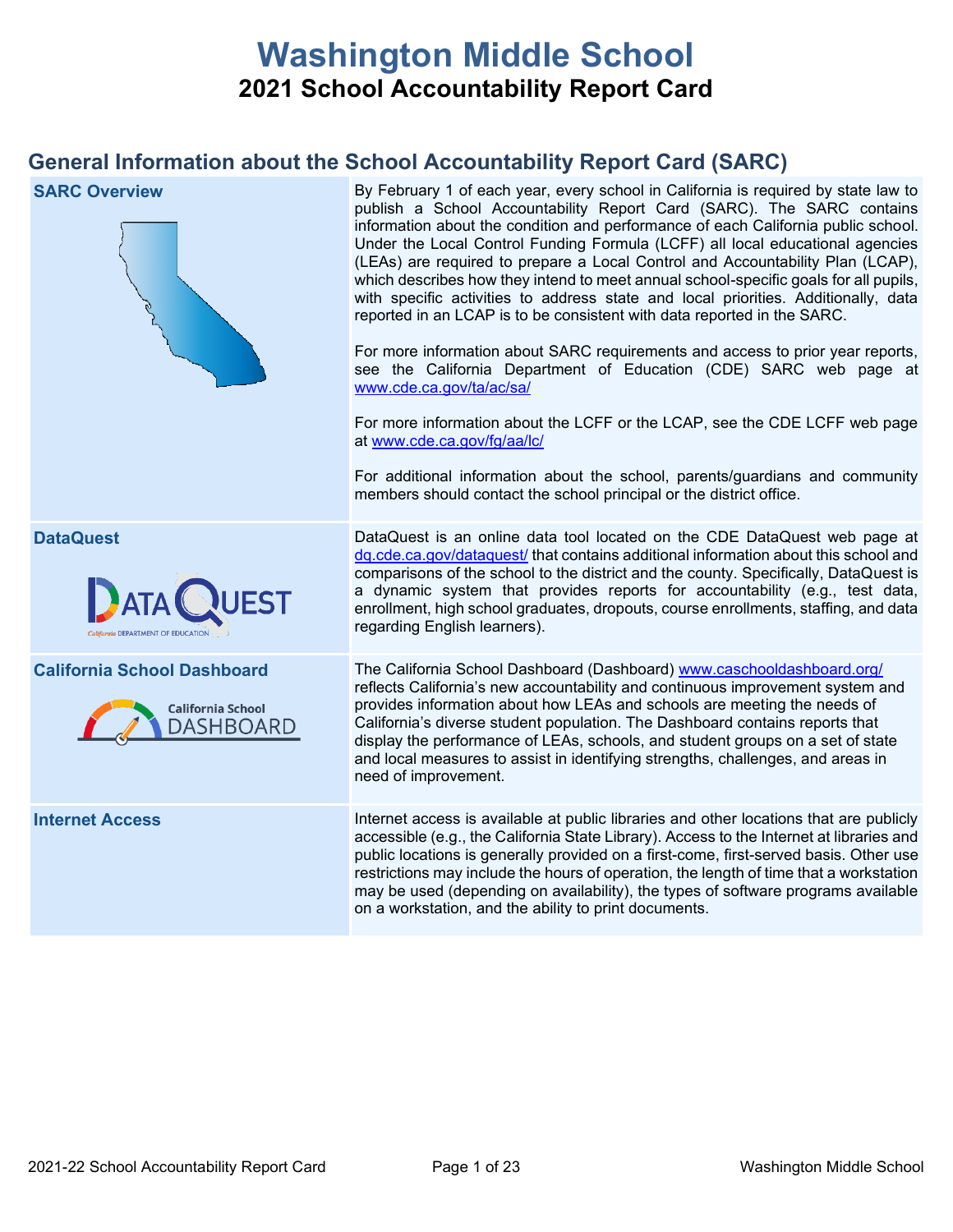## **2021-22 School Contact Information**

| <b>School Name</b>                                 | Washington Middle School |
|----------------------------------------------------|--------------------------|
| <b>Street</b>                                      | 1101 Noble Avenue        |
| City, State, Zip                                   | Bakersfield, CA 93305    |
| <b>Phone Number</b>                                | 661-631-5810             |
| <b>Principal</b>                                   | Kenya McCormack          |
| <b>Email Address</b>                               | mccormackk@bcsd.com      |
| <b>School Website</b>                              | www.bcsd.com/washington  |
| County-District-School (CDS) Code 15-63321-6009179 |                          |

| <b>2021-22 District Contact Information</b> |                                         |  |  |  |  |
|---------------------------------------------|-----------------------------------------|--|--|--|--|
| <b>District Name</b>                        | <b>Bakersfield City School District</b> |  |  |  |  |
| <b>Phone Number</b>                         | 661-631-4600                            |  |  |  |  |
| Superintendent                              | Mark Luque                              |  |  |  |  |
| <b>Email Address</b>                        | supt@bcsd.com                           |  |  |  |  |
| <b>District Website Address</b>             | www.bcsd.com                            |  |  |  |  |

#### **2021-22 School Overview**

The School Accountability Report Card was established by Proposition 98, an initiative passed by California voters. As you read the Report Card, you will gain a better understanding of Washington as a school with a record for improvements; a faculty that is professionally skilled and personally committed to meeting the learning, technology and social needs of students; a student body which is enthusiastic and motivated to perform well. We are a middle school serving 6th, 7th and 8th grade students.

Washington Middle School is located in the northeast side of Bakersfield, in a middle class neighborhood. WMS is a neighborhood school, as most students in the Washington attendance area live within walking distance of the school.

Mission Statement: Washington Middle School educates all students at the highest levels of academic excellence to become collaborative, creative, and critical thinkers.

## **About this School**

## **2020-21 Student Enrollment by Grade Level**

| <b>Grade Level</b>      | <b>Number of Students</b> |  |  |  |  |  |
|-------------------------|---------------------------|--|--|--|--|--|
| Grade 6                 | 132                       |  |  |  |  |  |
| Grade 7                 | 257                       |  |  |  |  |  |
| Grade 8                 | 245                       |  |  |  |  |  |
| <b>Total Enrollment</b> | 634                       |  |  |  |  |  |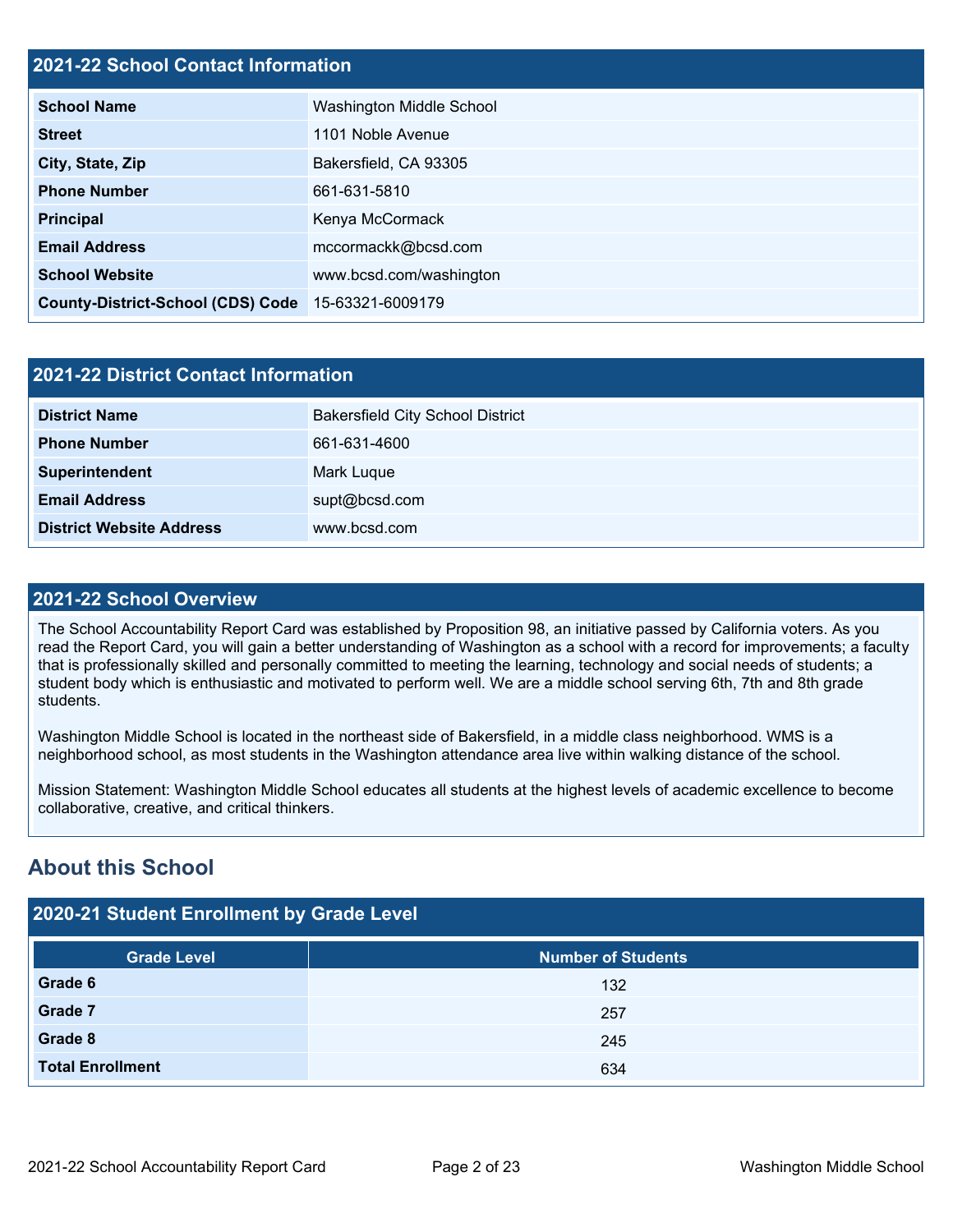## **2020-21 Student Enrollment by Student Group**

| <b>Student Group</b>                   | <b>Percent of Total Enrollment</b> |
|----------------------------------------|------------------------------------|
| Female                                 | 47.5                               |
| <b>Male</b>                            | 52.5                               |
| American Indian or Alaska Native       | 0.5                                |
| <b>Asian</b>                           | 0.5                                |
| <b>Black or African American</b>       | 6.3                                |
| <b>Hispanic or Latino</b>              | 84.4                               |
| <b>Two or More Races</b>               | 1.6                                |
| <b>White</b>                           | 6.8                                |
| <b>English Learners</b>                | 25.2                               |
| <b>Foster Youth</b>                    | 0.5                                |
| <b>Homeless</b>                        | 1.7                                |
| <b>Socioeconomically Disadvantaged</b> | 98.1                               |
| <b>Students with Disabilities</b>      | 14.4                               |
|                                        |                                    |

## **A. Conditions of Learning State Priority: Basic**

The SARC provides the following information relevant to the State priority: Basic (Priority 1):

- Degree to which teachers are appropriately assigned and fully credentialed in the subject area and for the pupils they are teaching;
- Pupils have access to standards-aligned instructional materials; and
- School facilities are maintained in good repair

Note: For more information refer to the Updated Teacher Equity Definitions web page at<https://www.cde.ca.gov/pd/ee/teacherequitydefinitions.asp>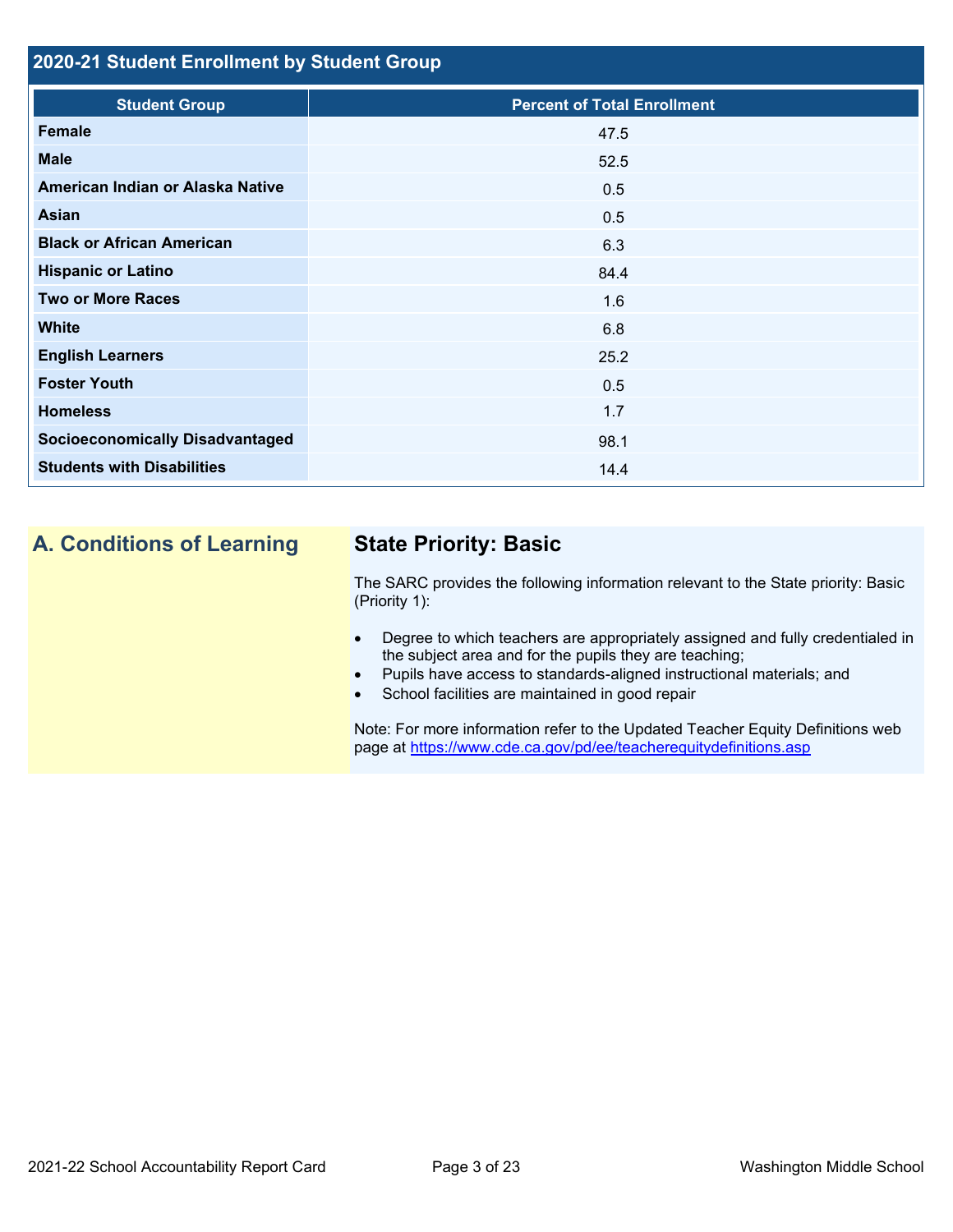| <b>2019-20 Teacher Preparation and Placement</b>                                                |         |  |  |  |  |
|-------------------------------------------------------------------------------------------------|---------|--|--|--|--|
| <b>Authorization/Assignment</b>                                                                 | 2019-20 |  |  |  |  |
| Fully (Preliminary or Clear) Credentialed for Subject and Student Placement (properly assigned) |         |  |  |  |  |
| <b>Intern Credential Holders Properly Assigned</b>                                              |         |  |  |  |  |
| Teachers Without Credentials and Misassignments ("ineffective" under ESSA)                      |         |  |  |  |  |
| Credentialed Teachers Assigned Out-of-Field ("out-of-field" under ESSA)                         |         |  |  |  |  |
| <b>Unknown</b>                                                                                  |         |  |  |  |  |
| <b>Total Teaching Positions</b>                                                                 |         |  |  |  |  |

Note: The data in this table is based on Full Time Equivalent (FTE) status. One FTE equals one staff member working full time; one FTE could also represent two staff members who each work 50 percent of full time. Additionally, an assignment is defined as a position that an educator is assigned to based on setting, subject, and grade level. An authorization is defined as the services that an educator is authorized to provide to students.

# **2019-20 Teachers Without Credentials and Misassignments (considered "ineffective" under ESSA) Authorization/Assignment 2019-20 Permits and Waivers Misassignments Vacant Positions Total Teachers Without Credentials and Misassignments**

| 2019-20 Credentialed Teachers Assigned Out-of-Field (considered "out-of-field" under ESSA) |         |  |  |  |
|--------------------------------------------------------------------------------------------|---------|--|--|--|
| <b>Indicator</b>                                                                           | 2019-20 |  |  |  |
| Credentialed Teachers Authorized on a Permit or Waiver                                     |         |  |  |  |

**Local Assignment Options**

**Total Out-of-Field Teachers**

| 2019-20 Class Assignments                                                                                                                           |         |
|-----------------------------------------------------------------------------------------------------------------------------------------------------|---------|
| <b>Indicator</b>                                                                                                                                    | 2019-20 |
| <b>Misassignments for English Learners</b><br>(a percentage of all the classes with English learners taught by teachers that are misassigned)       |         |
| No credential, permit or authorization to teach<br>(a percentage of all the classes taught by teachers with no record of an authorization to teach) |         |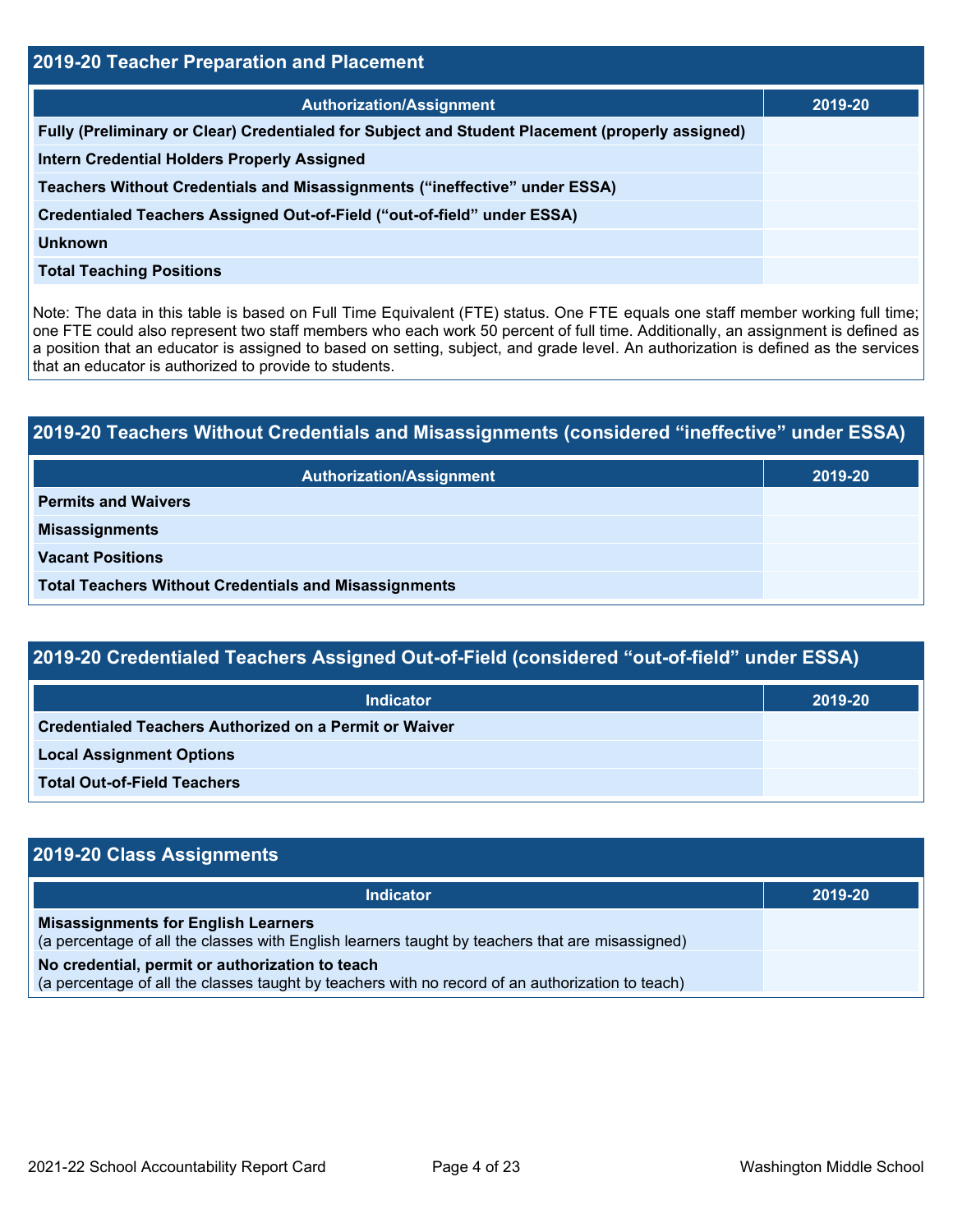## **2021-22 Quality, Currency, Availability of Textbooks and Other Instructional Materials**

Every student is provided with sufficient and standards-aligned textbooks or other instructional materials.

#### **Year and month in which the data were collected** September, 2021

| <b>Subject</b>                    | <b>Textbooks and Other Instructional Materials/year of</b><br><b>Adoption</b>                                                                                                                                                                                                                            | <b>From</b><br><b>Most</b><br><b>Recent</b><br><b>Adoption</b> | <b>Percent</b><br><b>Students</b><br><b>Lacking Own</b><br><b>Assigned</b><br>Copy |
|-----------------------------------|----------------------------------------------------------------------------------------------------------------------------------------------------------------------------------------------------------------------------------------------------------------------------------------------------------|----------------------------------------------------------------|------------------------------------------------------------------------------------|
| <b>Reading/Language Arts</b>      | Grades TK-5: Benchmark Education Company, Benchmark<br>Advance California; Benchmark Adelante California, 2018<br>Grades 6-8: McGraw Hill, Study Sync, 2018<br>Grades TK-5: Benchmark Education Company, Benchmark<br>Advance (How English Works) (ELD), 2018<br>Grades 6-8: HMH, English 3D (ELD), 2017 | Yes                                                            | 0%                                                                                 |
| <b>Mathematics</b>                | Grades K-5: McGraw Hill, McGraw Hill My Math, 2013<br>Grades 6-8: McGraw Hill, McGraw Hill California Math,<br>Courses 1-3, 2013<br>Grade 7: McGraw Hill, Glencoe Math Accelerated, 2013<br>Grade 8: McGraw Hill, Glencoe Algebra 1, 2013                                                                | Yes                                                            | 0%                                                                                 |
| <b>Science</b>                    | Grades K-5: Houghton Mifflin, Houghton Mifflin California<br>Science, 2007<br>Grades 6-8: Holt, Rinehart & Winston, Holt California<br>Science: Earth, Life and Physical Science, 2007                                                                                                                   | Yes                                                            | 0%                                                                                 |
| <b>History-Social Science</b>     | Grades K-5: Harcourt School Publishers, Reflections, 2007<br>Grade 6: Pearson Education, myWorld Ancient Civilizations,<br>2019<br>Grade 7: Pearson Education, myWorld Medieval And Modern<br><b>Times, 2019</b><br>Grade 8: Pearson Education, myWorld Growth and Conflict,<br>2019                     | Yes                                                            | 0%                                                                                 |
| <b>Visual and Performing Arts</b> | Grades TK-6 (Elementary): The California Arts Project, BCSD<br>Course of Study TK-5 (Online), 2019<br>Grades 6-8 (Jr Hi/Middle School): Pearson Scott Foresman,<br>Pearson/Scott Foresman, Art, 2007<br>Grades 6-8: Silver Burdett, Silver Burdett Making Music, 2007                                    | Yes                                                            | 0%                                                                                 |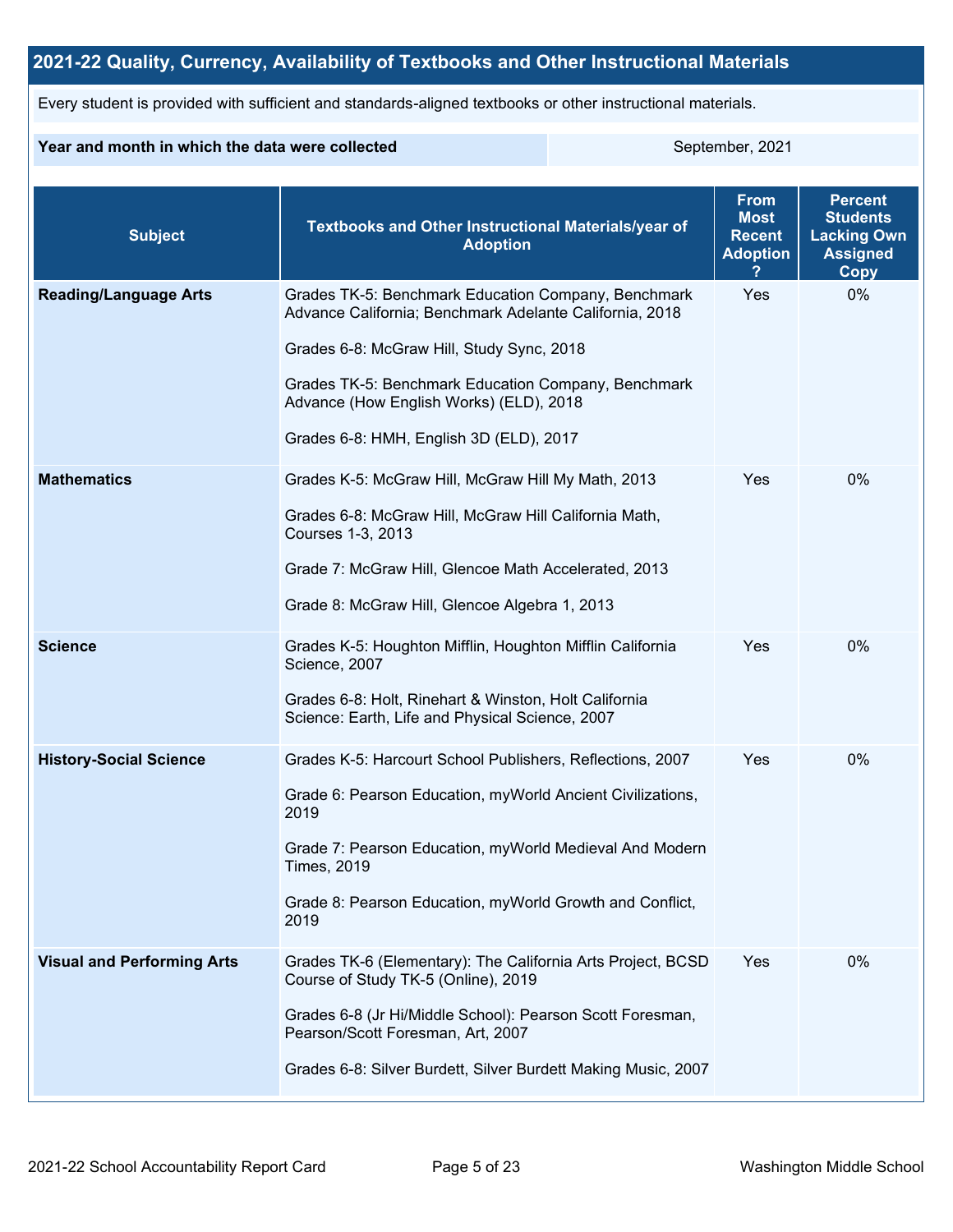### **School Facility Conditions and Planned Improvements**

Washington School was built in 1956 and modernized in 1992. It sits on 7.97 acres of which 4.6 acres is playground. This school has 32 classrooms, a multi-purpose facility, learning center, student store, band room, instructional materials center, library and BIS/psych/speech room. The campus also has a staff lounge.

The custodial staff adheres to a weekly cleaning schedule that includes classrooms, restrooms, cafeteria and kitchen areas.

The District's Mobile Maintenance Team visits the school site at least twice a year. Maintenance emergencies are addressed immediately. District personnel maintain the grounds at least once every two weeks.

This site also is maintained to ensure a clean, safe, and functional facility as determined pursuant to a Facility Inspection Tool developed by the State of California Office of Public School Construction.

#### **Year and month of the most recent FIT report** 11/10/2021 11/10/2021

| <b>System Inspected</b>                                                | <b>Rate</b><br>Good | Rate<br>Fair | Rate<br>Poor | <b>Repair Needed and Action Taken or Planned</b>                                                                                                                                                        |
|------------------------------------------------------------------------|---------------------|--------------|--------------|---------------------------------------------------------------------------------------------------------------------------------------------------------------------------------------------------------|
| <b>Systems:</b><br>Gas Leaks, Mechanical/HVAC, Sewer                   | X                   |              |              |                                                                                                                                                                                                         |
| Interior:<br><b>Interior Surfaces</b>                                  | $\sf X$             |              |              |                                                                                                                                                                                                         |
| <b>Cleanliness:</b><br>Overall Cleanliness, Pest/Vermin Infestation    | $\sf X$             |              |              |                                                                                                                                                                                                         |
| <b>Electrical</b>                                                      | $\sf X$             |              |              |                                                                                                                                                                                                         |
| <b>Restrooms/Fountains:</b><br>Restrooms, Sinks/ Fountains             | $\sf X$             |              |              |                                                                                                                                                                                                         |
| Safety:<br>Fire Safety, Hazardous Materials                            | $\sf X$             |              |              | Kitchen Fire extinguisher - no inspection.<br>Inspected 12/20/21<br>Library Fire extinguisher - no inspection.<br>Inspected 12/20/21<br>Office Fire extinguisher - no inspection. Inspected<br>12/20/21 |
| Structural:<br>Structural Damage, Roofs                                | $\sf X$             |              |              |                                                                                                                                                                                                         |
| External:<br>Playground/School Grounds, Windows/<br>Doors/Gates/Fences | X                   |              |              |                                                                                                                                                                                                         |

# **Overall Facility Rate Exemplary Good Fair Poor X X**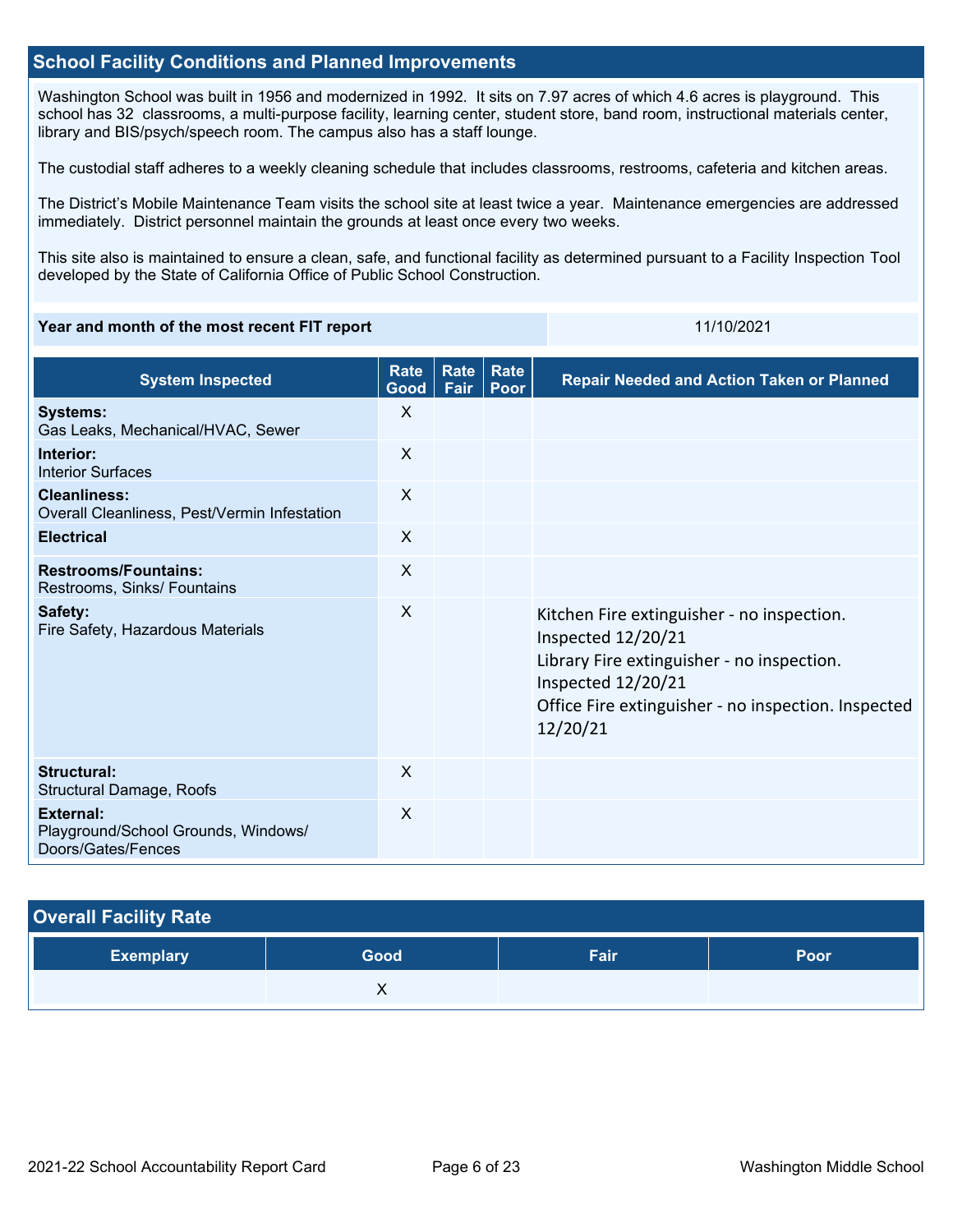## **B. Pupil Outcomes State Priority: Pupil Achievement**

The SARC provides the following information relevant to the State priority: Pupil Achievement (Priority 4):

#### **Statewide Assessments**

(i.e., California Assessment of Student Performance and Progress [CAASPP] System includes the Smarter Balanced Summative Assessments for students in the general education population and the California Alternate Assessments [CAAs] for English language arts/literacy [ELA] and mathematics given in grades three through eight and grade eleven. Only eligible students may participate in the administration of the CAAs. CAAs items are aligned with alternate achievement standards, which are linked with the Common Core State Standards [CCSS] for students with the most significant cognitive disabilities).

The CAASPP System encompasses the following assessments and student participation requirements:

- 1. **Smarter Balanced Summative Assessments and CAAs for ELA** in grades three through eight and grade eleven.
- 2. **Smarter Balanced Summative Assessments and CAAs for mathematics** in grades three through eight and grade eleven.
- 3. **California Science Test (CAST) and CAAs for Science** in grades five, eight, and once in high school (i.e., grade ten, eleven, or twelve).

#### **SARC Reporting in the 2020-2021 School Year Only**

Where the most viable option, LEAs were required to administer the statewide summative assessment in ELA and mathematics. Where a statewide summative assessment was not the most viable option for the LEA (or for one or more gradelevel[s] within the LEA) due to the pandemic, LEAs were allowed to report results from a different assessment that met the criteria established by the State Board of Education (SBE) on March 16, 2021. The assessments were required to be:

- Aligned with CA CCSS for ELA and mathematics;
- Available to students in grades 3 through 8, and grade 11; and
- Uniformly administered across a grade, grade span, school, or district to all eligible students.

#### **Options**

Note that the CAAs could only be administered in-person following health and safety requirements. If it was not viable for the LEA to administer the CAAs in person with health and safety guidelines in place, the LEA was directed to not administer the tests. There were no other assessment options available for the CAAs. Schools administered the Smarter Balanced Summative Assessments for ELA and mathematics, other assessments that meet the SBE criteria, or a combination of both, and they could only choose one of the following:

- Smarter Balanced ELA and mathematics summative assessments;
- Other assessments meeting the SBE criteria; or
- Combination of Smarter Balanced ELA and mathematics summative assessments and other assessments.

The percentage of students who have successfully completed courses that satisfy the requirements for entrance to the University of California and the California State University, or career technical education sequences or programs of study.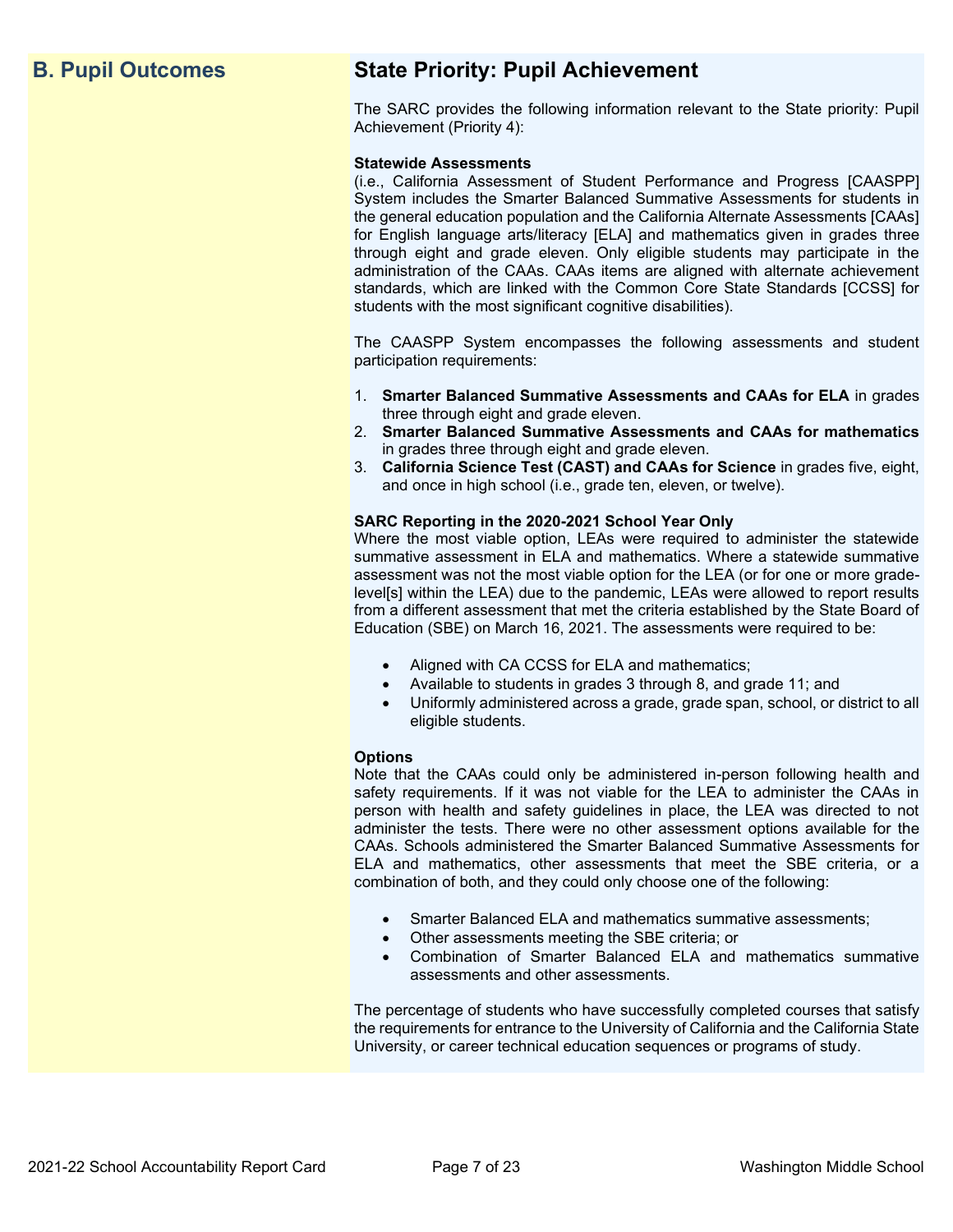### **Percentage of Students Meeting or Exceeding the State Standard on CAASPP**

This table displays CAASPP test results in ELA and mathematics for all students grades three through eight and grade eleven taking and completing a state-administered assessment.

The 2019-2020 data cells with N/A values indicate that the 2019-2020 data are not available due to the COVID-19 pandemic and resulting summative test suspension. The Executive Order N-30-20 was issued which waived the assessment, accountability, and reporting requirements for the 2019-2020 school year.

The 2020-2021 data cells have N/A values because these data are not comparable to other year data due to the COVID-19 pandemic during the 2020-2021 school year. Where the CAASPP assessments in ELA and/or mathematics is not the most viable option, the LEAs were allowed to administer local assessments. Therefore, the 2020-2021 data between school years for the school, district, state are not an accurate comparison. As such, it is inappropriate to compare results of the 2020-2021 school year to other school years.

| Subject                                                              | <b>School</b><br>2019-20 | <b>School</b><br>2020-21 | <b>District</b><br>2019-20 | <b>District</b><br>2020-21 | <b>State</b><br>2019-20 | <b>State</b><br>2020-21 |
|----------------------------------------------------------------------|--------------------------|--------------------------|----------------------------|----------------------------|-------------------------|-------------------------|
| <b>English Language Arts/Literacy</b><br>$\left($ grades 3-8 and 11) | N/A                      | N/A                      | N/A                        | N/A                        | N/A                     | N/A                     |
| <b>Mathematics</b><br>$(grades 3-8 and 11)$                          | N/A                      | N/A                      | N/A                        | N/A                        | N/A                     | N/A                     |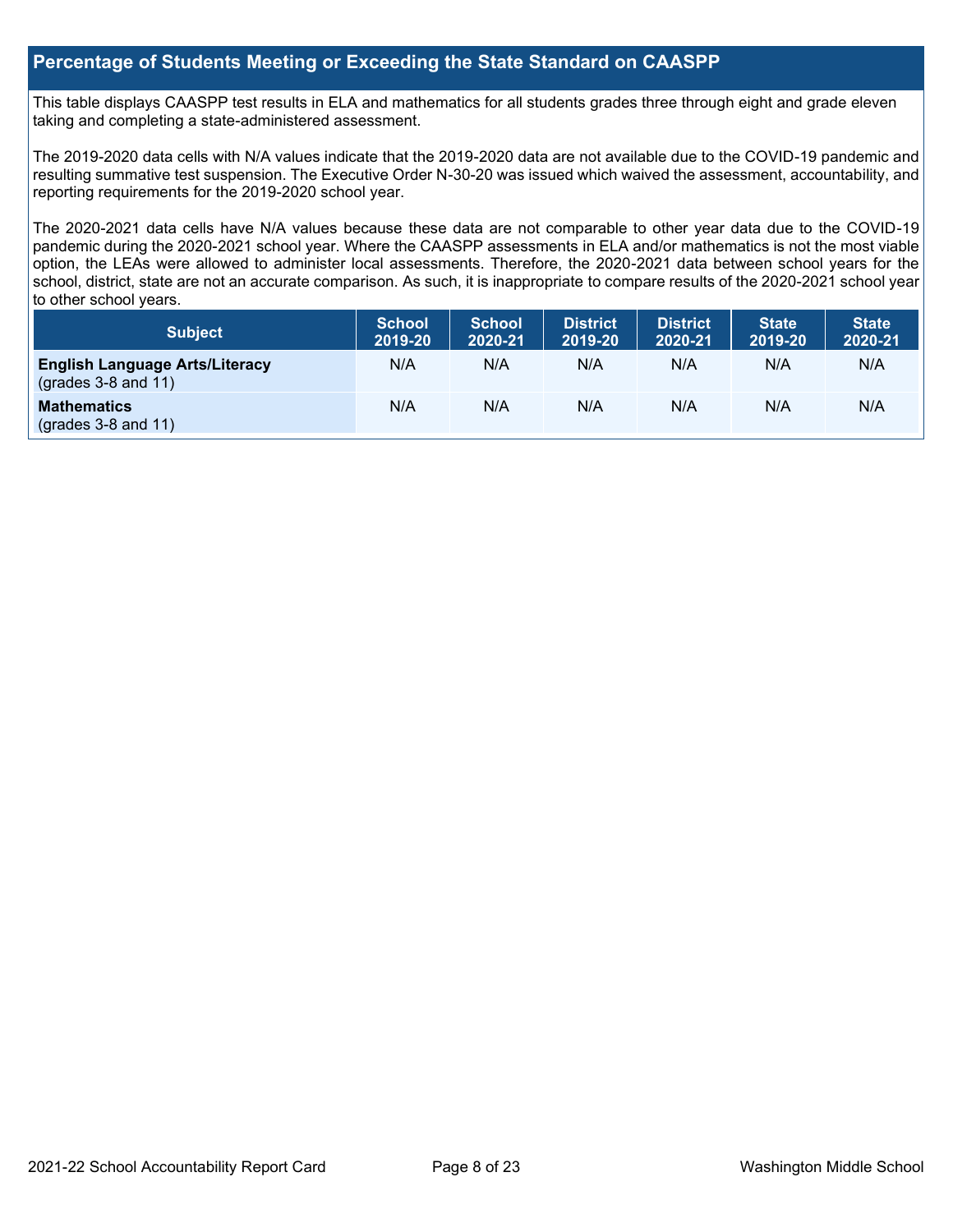## **2020-21 CAASPP Test Results in ELA by Student Group**

This table displays CAASPP test results in ELA by student group for students grades three through eight and grade eleven taking and completing a state-administered assessment. The CDE will populate this table for schools in cases where the school administered the CAASPP assessment. In cases where the school administered a local assessment instead of CAASPP, the CDE will populate this table with "NT" values, meaning this school did not test students using the CAASPP. See the local assessment(s) table for more information.

| <b>CAASPP</b><br><b>Student Groups</b>               | <b>CAASPP</b><br><b>Total</b><br><b>Enrollment</b> | <b>CAASPP</b><br><b>Number</b><br><b>Tested</b> | <b>CAASPP</b><br><b>Percent</b><br><b>Tested</b> | <b>CAASPP</b><br><b>Percent</b><br><b>Not Tested</b> | <b>CAASPP</b><br><b>Percent</b><br>Met or<br><b>Exceeded</b> |
|------------------------------------------------------|----------------------------------------------------|-------------------------------------------------|--------------------------------------------------|------------------------------------------------------|--------------------------------------------------------------|
| <b>All Students</b>                                  | 635                                                | <b>NT</b>                                       | <b>NT</b>                                        | <b>NT</b>                                            | <b>NT</b>                                                    |
| <b>Female</b>                                        | 300                                                | <b>NT</b>                                       | <b>NT</b>                                        | <b>NT</b>                                            | <b>NT</b>                                                    |
| <b>Male</b>                                          | 335                                                | <b>NT</b>                                       | <b>NT</b>                                        | <b>NT</b>                                            | <b>NT</b>                                                    |
| American Indian or Alaska Native                     | --                                                 | <b>NT</b>                                       | <b>NT</b>                                        | <b>NT</b>                                            | <b>NT</b>                                                    |
| <b>Asian</b>                                         | --                                                 | <b>NT</b>                                       | <b>NT</b>                                        | <b>NT</b>                                            | <b>NT</b>                                                    |
| <b>Black or African American</b>                     | 38                                                 | <b>NT</b>                                       | <b>NT</b>                                        | <b>NT</b>                                            | <b>NT</b>                                                    |
| <b>Filipino</b>                                      | $\overline{\phantom{a}}$                           | <b>NT</b>                                       | <b>NT</b>                                        | <b>NT</b>                                            | <b>NT</b>                                                    |
| <b>Hispanic or Latino</b>                            | 536                                                | <b>NT</b>                                       | <b>NT</b>                                        | <b>NT</b>                                            | <b>NT</b>                                                    |
| Native Hawaiian or Pacific Islander                  | $\mathbf 0$                                        | $\mathbf 0$                                     | $\mathbf{0}$                                     | $\overline{0}$                                       | 0                                                            |
| <b>Two or More Races</b>                             | 12                                                 | <b>NT</b>                                       | <b>NT</b>                                        | <b>NT</b>                                            | <b>NT</b>                                                    |
| <b>White</b>                                         | 42                                                 | <b>NT</b>                                       | <b>NT</b>                                        | <b>NT</b>                                            | <b>NT</b>                                                    |
| <b>English Learners</b>                              | 153                                                | <b>NT</b>                                       | <b>NT</b>                                        | <b>NT</b>                                            | <b>NT</b>                                                    |
| <b>Foster Youth</b>                                  | $-$                                                | <b>NT</b>                                       | <b>NT</b>                                        | <b>NT</b>                                            | <b>NT</b>                                                    |
| <b>Homeless</b>                                      | 36                                                 | <b>NT</b>                                       | <b>NT</b>                                        | <b>NT</b>                                            | <b>NT</b>                                                    |
| <b>Military</b>                                      | $\mathbf 0$                                        | $\mathbf 0$                                     | $\mathbf 0$                                      | $\mathbf 0$                                          | 0                                                            |
| <b>Socioeconomically Disadvantaged</b>               | 618                                                | <b>NT</b>                                       | <b>NT</b>                                        | <b>NT</b>                                            | <b>NT</b>                                                    |
| <b>Students Receiving Migrant Education Services</b> | 33                                                 | <b>NT</b>                                       | <b>NT</b>                                        | <b>NT</b>                                            | <b>NT</b>                                                    |
| <b>Students with Disabilities</b>                    | 89                                                 | <b>NT</b>                                       | <b>NT</b>                                        | <b>NT</b>                                            | <b>NT</b>                                                    |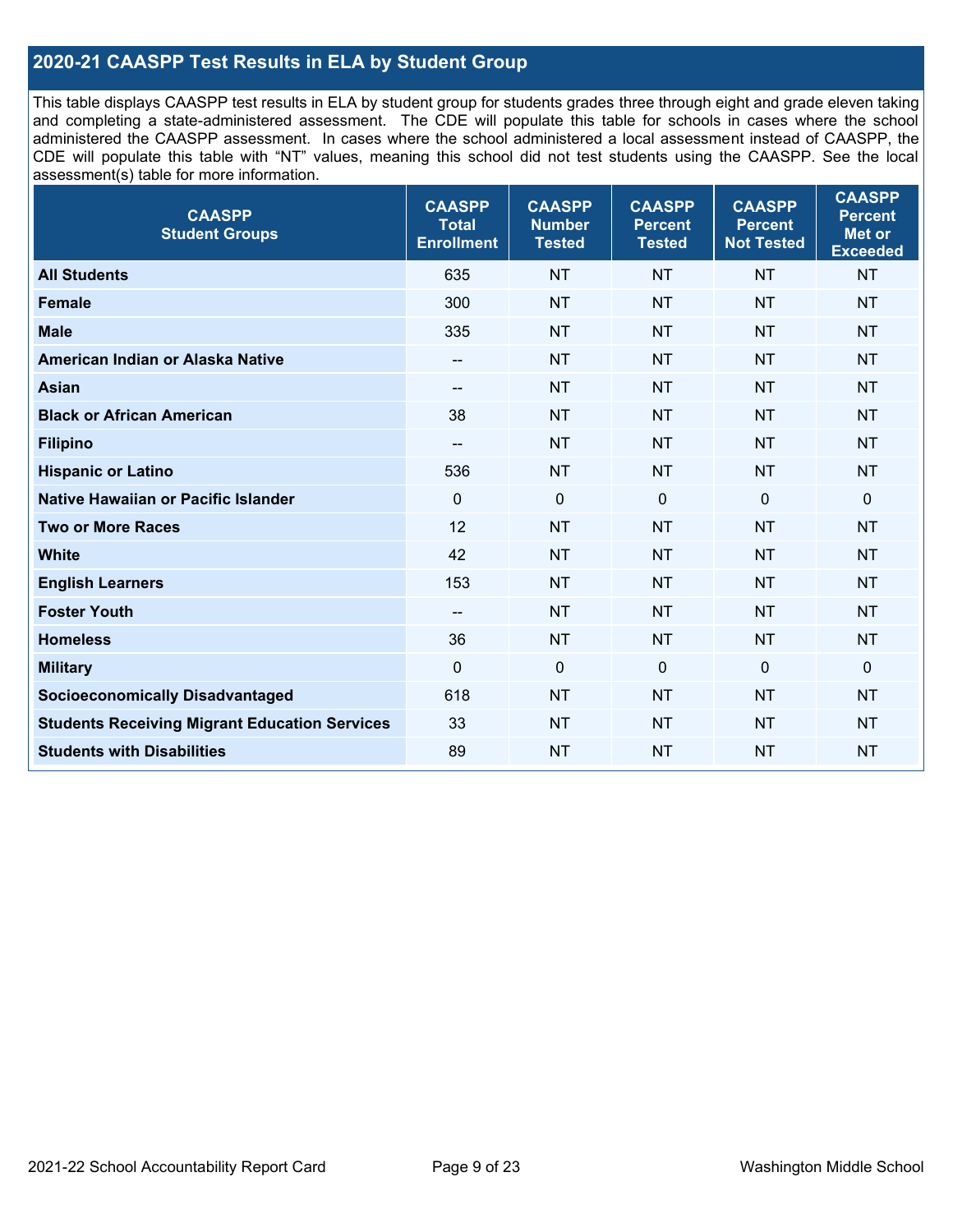## **2020-21 CAASPP Test Results in Math by Student Group**

This table displays CAASPP test results in Math by student group for students grades three through eight and grade eleven taking and completing a state-administered assessment. The CDE will populate this table for schools in cases where the school administered the CAASPP assessment. In cases where the school administered a local assessment instead of CAASPP, the CDE will populate this table with "NT" values, meaning this school did not test students using the CAASPP. See the local assessment(s) table for more information.

| <b>CAASPP</b><br><b>Student Groups</b>               | <b>CAASPP</b><br><b>Total</b><br><b>Enrollment</b> | <b>CAASPP</b><br><b>Number</b><br><b>Tested</b> | <b>CAASPP</b><br><b>Percent</b><br><b>Tested</b> | <b>CAASPP</b><br><b>Percent</b><br><b>Not Tested</b> | <b>CAASPP</b><br><b>Percent</b><br><b>Met or</b><br><b>Exceeded</b> |
|------------------------------------------------------|----------------------------------------------------|-------------------------------------------------|--------------------------------------------------|------------------------------------------------------|---------------------------------------------------------------------|
| <b>All Students</b>                                  | 635                                                | <b>NT</b>                                       | <b>NT</b>                                        | <b>NT</b>                                            | <b>NT</b>                                                           |
| <b>Female</b>                                        | 300                                                | <b>NT</b>                                       | <b>NT</b>                                        | <b>NT</b>                                            | <b>NT</b>                                                           |
| <b>Male</b>                                          | 335                                                | <b>NT</b>                                       | <b>NT</b>                                        | <b>NT</b>                                            | <b>NT</b>                                                           |
| American Indian or Alaska Native                     | --                                                 | <b>NT</b>                                       | <b>NT</b>                                        | <b>NT</b>                                            | <b>NT</b>                                                           |
| <b>Asian</b>                                         | --                                                 | <b>NT</b>                                       | <b>NT</b>                                        | <b>NT</b>                                            | <b>NT</b>                                                           |
| <b>Black or African American</b>                     | 38                                                 | <b>NT</b>                                       | <b>NT</b>                                        | <b>NT</b>                                            | <b>NT</b>                                                           |
| <b>Filipino</b>                                      | $\overline{\phantom{a}}$                           | <b>NT</b>                                       | <b>NT</b>                                        | <b>NT</b>                                            | <b>NT</b>                                                           |
| <b>Hispanic or Latino</b>                            | 536                                                | <b>NT</b>                                       | <b>NT</b>                                        | <b>NT</b>                                            | <b>NT</b>                                                           |
| <b>Native Hawaiian or Pacific Islander</b>           | $\mathbf 0$                                        | $\mathbf 0$                                     | $\mathbf 0$                                      | $\mathbf 0$                                          | $\mathbf 0$                                                         |
| <b>Two or More Races</b>                             | 12                                                 | <b>NT</b>                                       | <b>NT</b>                                        | <b>NT</b>                                            | <b>NT</b>                                                           |
| <b>White</b>                                         | 42                                                 | <b>NT</b>                                       | <b>NT</b>                                        | <b>NT</b>                                            | <b>NT</b>                                                           |
| <b>English Learners</b>                              | 153                                                | <b>NT</b>                                       | <b>NT</b>                                        | <b>NT</b>                                            | <b>NT</b>                                                           |
| <b>Foster Youth</b>                                  | $-$                                                | <b>NT</b>                                       | <b>NT</b>                                        | <b>NT</b>                                            | <b>NT</b>                                                           |
| <b>Homeless</b>                                      | 36                                                 | <b>NT</b>                                       | <b>NT</b>                                        | <b>NT</b>                                            | <b>NT</b>                                                           |
| <b>Military</b>                                      | $\mathbf 0$                                        | $\mathbf 0$                                     | 0                                                | $\mathbf 0$                                          | $\mathbf 0$                                                         |
| <b>Socioeconomically Disadvantaged</b>               | 618                                                | <b>NT</b>                                       | <b>NT</b>                                        | <b>NT</b>                                            | <b>NT</b>                                                           |
| <b>Students Receiving Migrant Education Services</b> | 33                                                 | <b>NT</b>                                       | <b>NT</b>                                        | <b>NT</b>                                            | NT                                                                  |
| <b>Students with Disabilities</b>                    | 89                                                 | <b>NT</b>                                       | <b>NT</b>                                        | <b>NT</b>                                            | <b>NT</b>                                                           |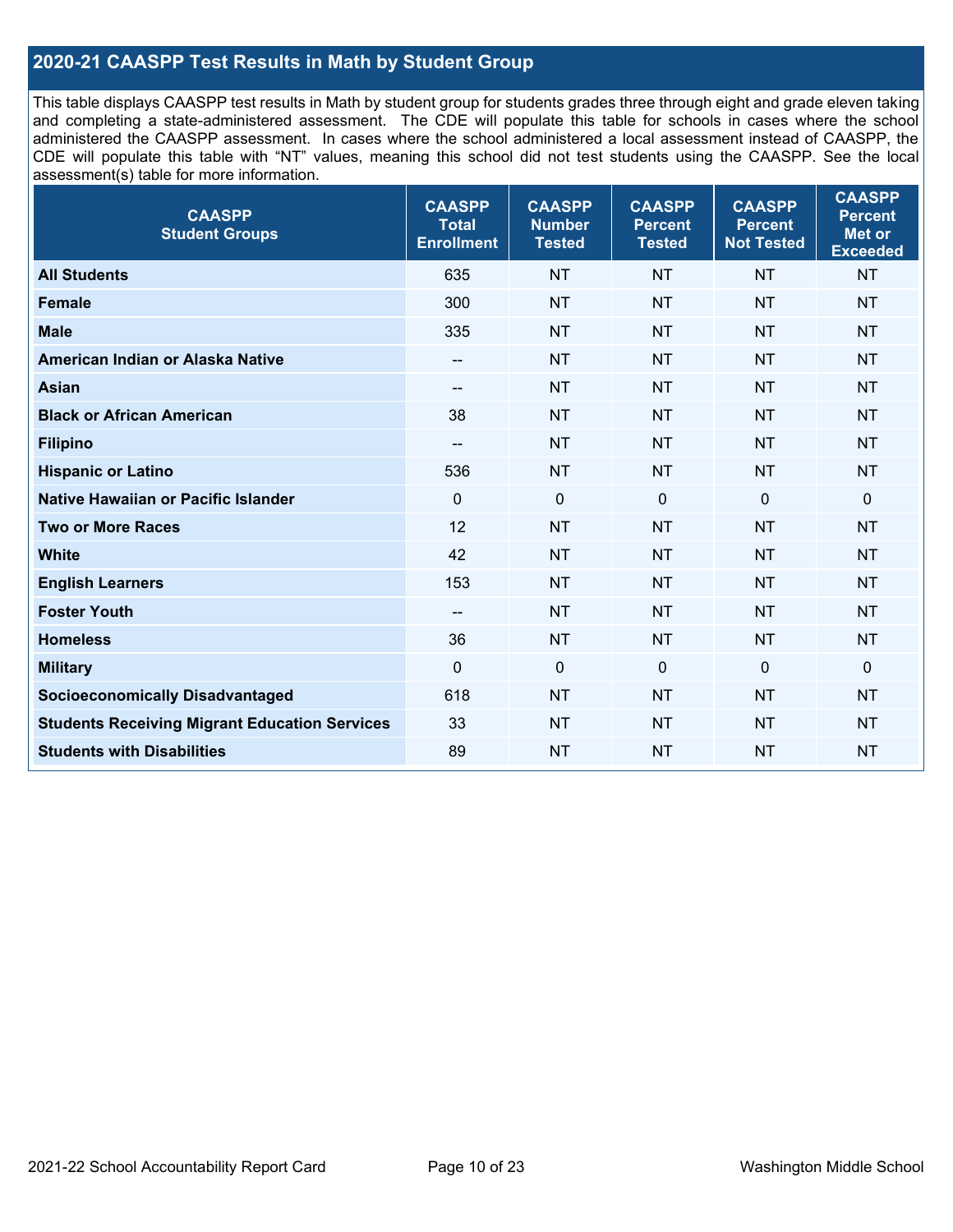## **2020-21 Local Assessment Test Results in ELA by Student Group**

This table displays Local Assessment test results in ELA by student group for students grades three through eight and grade eleven. LEAs/schools will populate this table for schools in cases where the school administered a local assessment. In cases where the school administered the CAASPP assessment, LEAs/schools will populate this table with "N/A" values in all cells, meaning this table is Not Applicable for this school.

| <b>STAR</b><br><b>Student Groups</b>                                                                                            | <b>STAR</b><br><b>Total</b><br><b>Enrollment</b> | <b>STAR</b><br><b>Number</b><br><b>Tested</b> | <b>STAR</b><br><b>Percent</b><br><b>Tested</b> | <b>STAR</b><br><b>Percent</b><br><b>Not Tested</b> | <b>STAR</b><br><b>Percent</b><br><b>At or Above</b><br><b>Grade Level</b> |
|---------------------------------------------------------------------------------------------------------------------------------|--------------------------------------------------|-----------------------------------------------|------------------------------------------------|----------------------------------------------------|---------------------------------------------------------------------------|
| <b>All Students</b>                                                                                                             | 632                                              | 561                                           | 88.80%                                         | 11.20%                                             | 23.70%                                                                    |
| <b>Female</b>                                                                                                                   | 299                                              | 267                                           | 89.30%                                         | 10.70%                                             | 27.30%                                                                    |
| <b>Male</b>                                                                                                                     | 333                                              | 294                                           | 88.30%                                         | 11.70%                                             | 20.40%                                                                    |
| American Indian or Alaska Native                                                                                                | --                                               | --                                            |                                                |                                                    |                                                                           |
| <b>Asian</b>                                                                                                                    | --                                               | --                                            |                                                | --                                                 |                                                                           |
| <b>Black or African American</b>                                                                                                | 38                                               | 31                                            | 81.60%                                         | 18.40%                                             | 12.90%                                                                    |
| <b>Filipino</b>                                                                                                                 | --                                               | --                                            |                                                | --                                                 | --                                                                        |
| <b>Hispanic or Latino</b>                                                                                                       | 535                                              | 476                                           | 89.00%                                         | 11.00%                                             | 23.50%                                                                    |
| Native Hawaiian or Pacific Islander                                                                                             | $\overline{\phantom{a}}$                         | --                                            |                                                | --                                                 |                                                                           |
| <b>Two or More Races</b>                                                                                                        | 11                                               | 11                                            | 100.00%                                        | 0.00%                                              | 27.30%                                                                    |
| <b>White</b>                                                                                                                    | 42                                               | 39                                            | 92.90%                                         | 7.70%                                              | 35.90%                                                                    |
| <b>English Learners</b>                                                                                                         | 153                                              | 74                                            | 48.40%                                         | 51.60%                                             | 5.40%                                                                     |
| <b>Foster Youth</b>                                                                                                             | --                                               | --                                            |                                                | --                                                 | $\overline{\phantom{a}}$                                                  |
| <b>Homeless</b>                                                                                                                 | 23                                               | $\overline{7}$                                | 30.40%                                         | 69.60%                                             | 42.90%                                                                    |
| <b>Military</b>                                                                                                                 | $\overline{\phantom{a}}$                         | --                                            | --                                             | --                                                 | $\overline{\phantom{a}}$                                                  |
| <b>Socioeconomically Disadvantaged</b>                                                                                          | 611                                              | 607                                           | 99.30%                                         | 0.70%                                              | 20.90%                                                                    |
| <b>Students Receiving Migrant Education Services</b>                                                                            | 44                                               | 14                                            | 31.80%                                         | 68.20%                                             | 7.10%                                                                     |
| <b>Students with Disabilities</b><br>*At or above the grade-level standard in the context of the local assessment administered. | 86                                               | 39                                            | 45.30%                                         | 54.70%                                             | 5.10%                                                                     |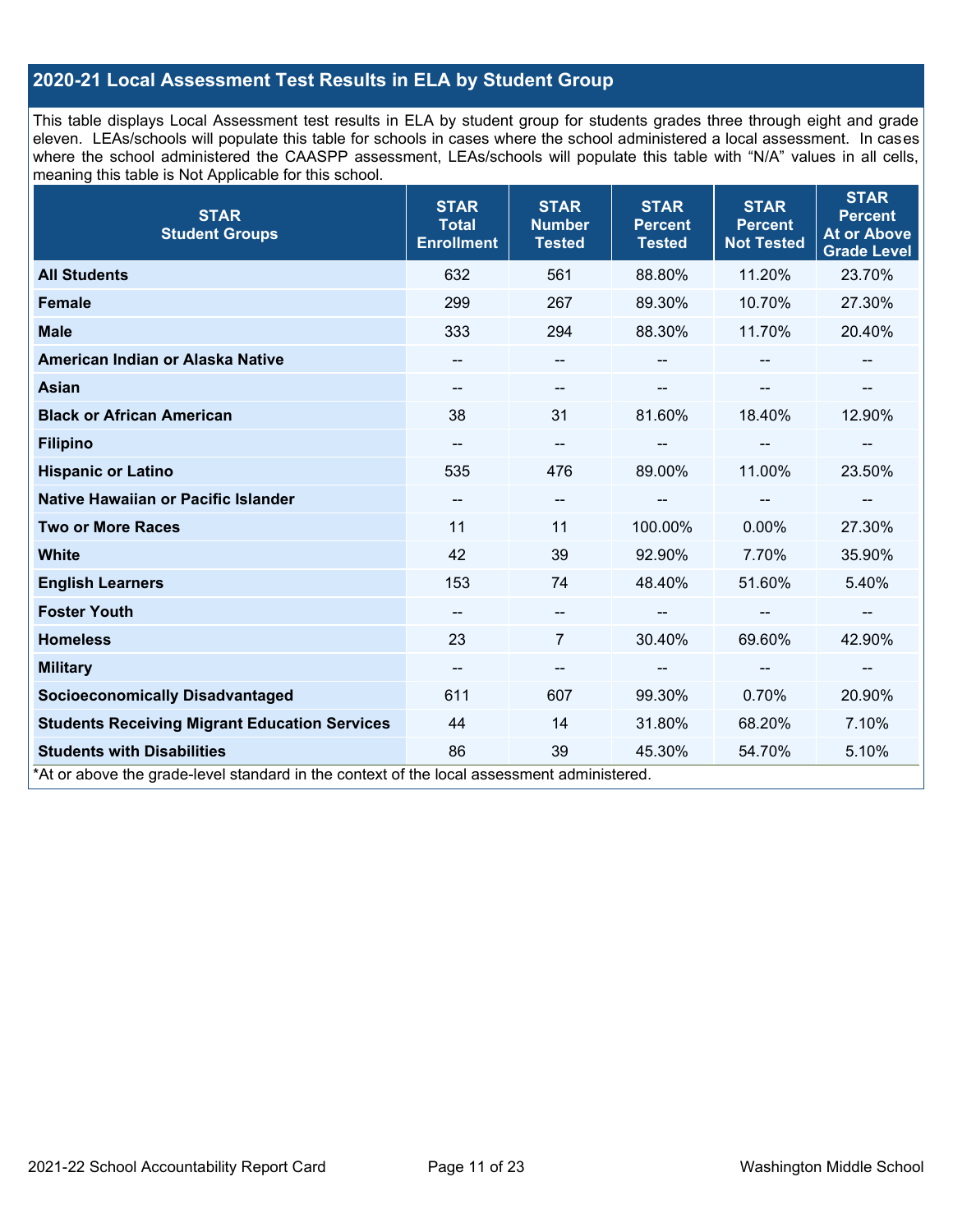## **2020-21 Local Assessment Test Results in Math by Student Group**

This table displays Local Assessment test results in Math by student group for students grades three through eight and grade eleven. LEAs/schools will populate this table for schools in cases where the school administered a local assessment. In cases where the school administered the CAASPP assessment, LEAs/schools will populate this table with "N/A" values in all cells, meaning this table is Not Applicable for this school.

| <b>STAR</b><br><b>Student Groups</b>                                                                                            | <b>STAR</b><br><b>Total</b><br><b>Enrollment</b> | <b>STAR</b><br><b>Number</b><br><b>Tested</b> | <b>STAR</b><br><b>Percent</b><br><b>Tested</b> | <b>STAR</b><br><b>Percent</b><br><b>Not Tested</b> | <b>STAR</b><br><b>Percent</b><br><b>At or Above</b><br><b>Grade Level</b> |
|---------------------------------------------------------------------------------------------------------------------------------|--------------------------------------------------|-----------------------------------------------|------------------------------------------------|----------------------------------------------------|---------------------------------------------------------------------------|
| <b>All Students</b>                                                                                                             | 632                                              | 538                                           | 85.10%                                         | 14.90%                                             | 9.30%                                                                     |
| <b>Female</b>                                                                                                                   | 299                                              | 260                                           | 87.00%                                         | 13.00%                                             | 12.30%                                                                    |
| <b>Male</b>                                                                                                                     | 333                                              | 278                                           | 83.50%                                         | 16.50%                                             | 6.50%                                                                     |
| American Indian or Alaska Native                                                                                                | --                                               | $\overline{\phantom{a}}$                      | --                                             |                                                    | --                                                                        |
| <b>Asian</b>                                                                                                                    | --                                               | $\overline{\phantom{a}}$                      |                                                |                                                    | --                                                                        |
| <b>Black or African American</b>                                                                                                | 38                                               | 26                                            | 68.40%                                         | 31.60%                                             | 3.80%                                                                     |
| <b>Filipino</b>                                                                                                                 | --                                               | --                                            | --                                             | --                                                 | --                                                                        |
| <b>Hispanic or Latino</b>                                                                                                       | 535                                              | 462                                           | 86.40%                                         | 13.60%                                             | 9.50%                                                                     |
| <b>Native Hawaiian or Pacific Islander</b>                                                                                      | $\overline{\phantom{a}}$                         | $\overline{\phantom{m}}$                      | --                                             | --                                                 | --                                                                        |
| <b>Two or More Races</b>                                                                                                        | 11                                               | $\overline{7}$                                | 63.60%                                         | 36.40%                                             | 0.00%                                                                     |
| <b>White</b>                                                                                                                    | 42                                               | 39                                            | 92.90%                                         | 7.70%                                              | 12.80%                                                                    |
| <b>English Learners</b>                                                                                                         | 153                                              | 76                                            | 49.70%                                         | 50.30%                                             | 0.00%                                                                     |
| <b>Foster Youth</b>                                                                                                             | $\overline{\phantom{a}}$                         | $\overline{\phantom{a}}$                      |                                                | $\overline{\phantom{a}}$                           | --                                                                        |
| <b>Homeless</b>                                                                                                                 | 23                                               | $\overline{7}$                                | 30.40%                                         | 69.60%                                             | 0.00%                                                                     |
| <b>Military</b>                                                                                                                 | --                                               | $\overline{\phantom{a}}$                      | --                                             | $\overline{\phantom{m}}$                           | $\overline{\phantom{a}}$                                                  |
| <b>Socioeconomically Disadvantaged</b>                                                                                          | 611                                              | 518                                           | 84.80%                                         | 15.20%                                             | 7.20%                                                                     |
| <b>Students Receiving Migrant Education Services</b>                                                                            | 44                                               | 13                                            | 29.50%                                         | 70.50%                                             | 0.00%                                                                     |
| <b>Students with Disabilities</b><br>*At or above the grade-level standard in the context of the local assessment administered. | 86                                               | 38                                            | 44.20%                                         | 55.80%                                             | 0.00%                                                                     |

## **CAASPP Test Results in Science for All Students**

This table displays the percentage of all students grades five, eight, and High School meeting or exceeding the State Standard.

The 2019-2020 data cells with N/A values indicate that the 2019-2020 data are not available due to the COVID-19 pandemic and resulting summative testing suspension. The Executive Order N-30-20 was issued which waived the assessment, accountability, and reporting requirements for the 2019-2020 school year.

For any 2020-2021 data cells with N/T values indicate that this school did not test students using the CAASPP Science.

| <b>Subject</b>                                  | <b>School</b> | <b>School</b> | <b>District</b> | District | <b>State</b> | <b>State</b> |
|-------------------------------------------------|---------------|---------------|-----------------|----------|--------------|--------------|
|                                                 | 2019-20       | 2020-21       | 2019-20         | 2020-21  | 2019-20      | 2020-21      |
| <b>Science</b><br>(grades 5, 8 and high school) | N/A           | ΝT            | N/A             | ΝT       | N/A          | 28.72        |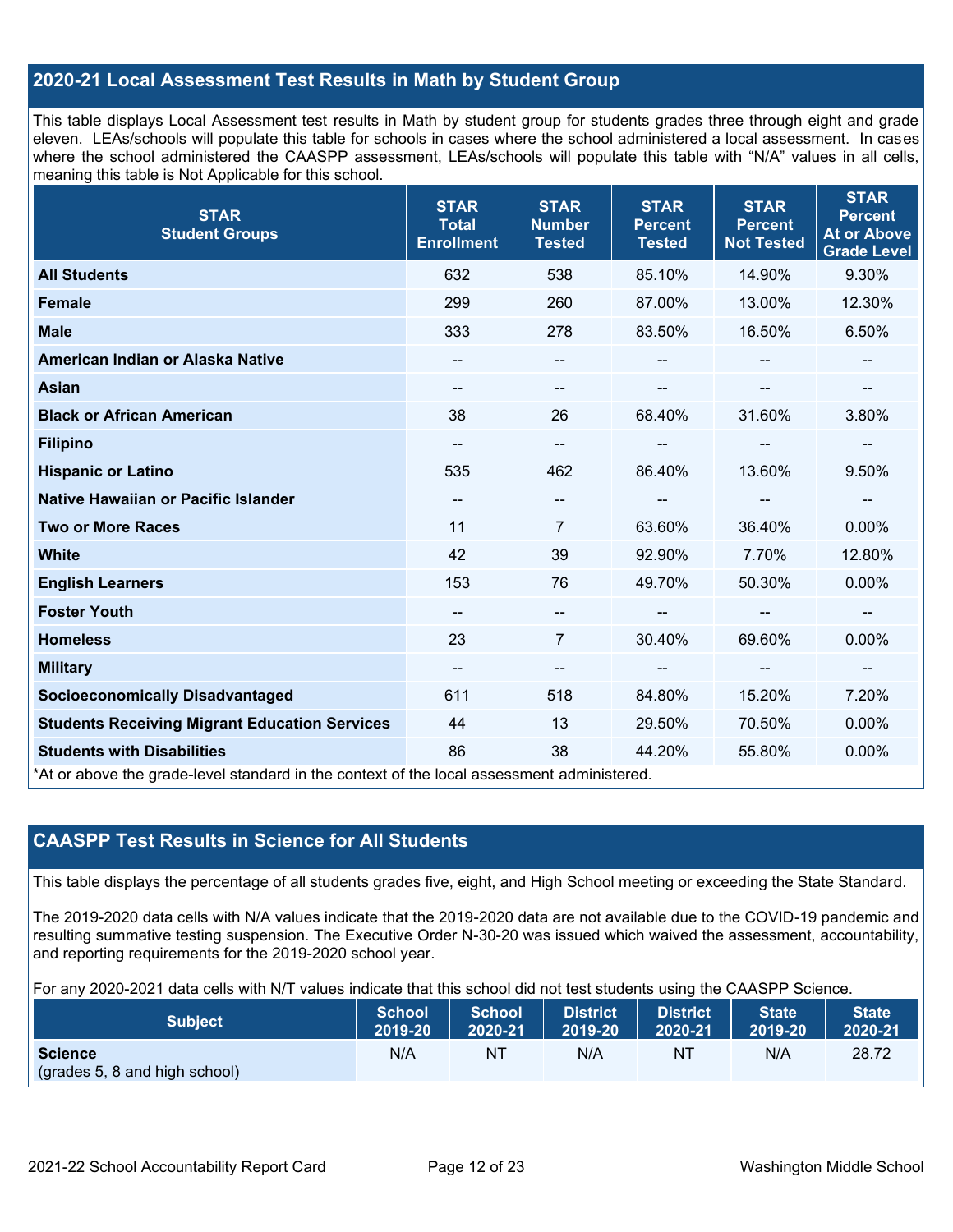## **2020-21 CAASPP Test Results in Science by Student Group**

This table displays CAASPP test results in Science by student group for students grades five, eight, and High School. For any data cells with N/T values indicate that this school did not test students using the CAASPP Science.

| <b>Student Group</b>                                 | <b>Total</b><br><b>Enrollment</b> | <b>Number</b><br><b>Tested</b> | <b>Percent</b><br><b>Tested</b> | <b>Percent</b><br><b>Not Tested</b> | <b>Percent</b><br><b>Met or</b><br><b>Exceeded</b> |
|------------------------------------------------------|-----------------------------------|--------------------------------|---------------------------------|-------------------------------------|----------------------------------------------------|
| <b>All Students</b>                                  | 246                               | <b>NT</b>                      | <b>NT</b>                       | <b>NT</b>                           | <b>NT</b>                                          |
| <b>Female</b>                                        | 115                               | <b>NT</b>                      | <b>NT</b>                       | <b>NT</b>                           | <b>NT</b>                                          |
| <b>Male</b>                                          | 131                               | <b>NT</b>                      | <b>NT</b>                       | <b>NT</b>                           | <b>NT</b>                                          |
| American Indian or Alaska Native                     | --                                | <b>NT</b>                      | <b>NT</b>                       | <b>NT</b>                           | <b>NT</b>                                          |
| <b>Asian</b>                                         | $\qquad \qquad -$                 | <b>NT</b>                      | <b>NT</b>                       | <b>NT</b>                           | <b>NT</b>                                          |
| <b>Black or African American</b>                     | 14                                | <b>NT</b>                      | <b>NT</b>                       | <b>NT</b>                           | <b>NT</b>                                          |
| <b>Filipino</b>                                      | $\Omega$                          | $\pmb{0}$                      | $\mathbf 0$                     | $\mathbf 0$                         | 0                                                  |
| <b>Hispanic or Latino</b>                            | 209                               | <b>NT</b>                      | <b>NT</b>                       | <b>NT</b>                           | <b>NT</b>                                          |
| Native Hawaiian or Pacific Islander                  | $\mathbf 0$                       | $\mathbf 0$                    | $\mathbf{0}$                    | $\overline{0}$                      | 0                                                  |
| <b>Two or More Races</b>                             | $-$                               | <b>NT</b>                      | <b>NT</b>                       | <b>NT</b>                           | <b>NT</b>                                          |
| <b>White</b>                                         | 16                                | <b>NT</b>                      | <b>NT</b>                       | <b>NT</b>                           | <b>NT</b>                                          |
| <b>English Learners</b>                              | 57                                | <b>NT</b>                      | <b>NT</b>                       | <b>NT</b>                           | <b>NT</b>                                          |
| <b>Foster Youth</b>                                  | --                                | <b>NT</b>                      | <b>NT</b>                       | <b>NT</b>                           | <b>NT</b>                                          |
| <b>Homeless</b>                                      | 26                                | <b>NT</b>                      | <b>NT</b>                       | <b>NT</b>                           | <b>NT</b>                                          |
| <b>Military</b>                                      | $\Omega$                          | $\mathbf 0$                    | $\mathbf 0$                     | $\mathbf 0$                         | 0                                                  |
| <b>Socioeconomically Disadvantaged</b>               | 237                               | <b>NT</b>                      | <b>NT</b>                       | <b>NT</b>                           | <b>NT</b>                                          |
| <b>Students Receiving Migrant Education Services</b> | 20                                | <b>NT</b>                      | <b>NT</b>                       | <b>NT</b>                           | <b>NT</b>                                          |
| <b>Students with Disabilities</b>                    | 38                                | <b>NT</b>                      | <b>NT</b>                       | <b>NT</b>                           | <b>NT</b>                                          |

## **B. Pupil Outcomes State Priority: Other Pupil Outcomes**

The SARC provides the following information relevant to the State priority: Other Pupil Outcomes (Priority 8): Pupil outcomes in the subject area of physical education.

## **2020-21 California Physical Fitness Test Results**

Due to the COVID-19 crisis, the Physical Fitness Test was suspended during the 2020-2021 school year and therefore no data are reported and each cell in this table is populated with "N/A."

| <b>Grade Level</b> | Four of Six Fitness Standards | <b>Five of Six Fitness Standards</b> | Percentage of Students Meeting   Percentage of Students Meeting   Percentage of Students Meeting<br><b>Six of Six Fitness Standards</b> |
|--------------------|-------------------------------|--------------------------------------|-----------------------------------------------------------------------------------------------------------------------------------------|
| Grade 5            | N/A                           | N/A                                  | N/A                                                                                                                                     |
| Grade 7            | N/A                           | N/A                                  | N/A                                                                                                                                     |
| Grade 9            | N/A                           | N/A                                  | N/A                                                                                                                                     |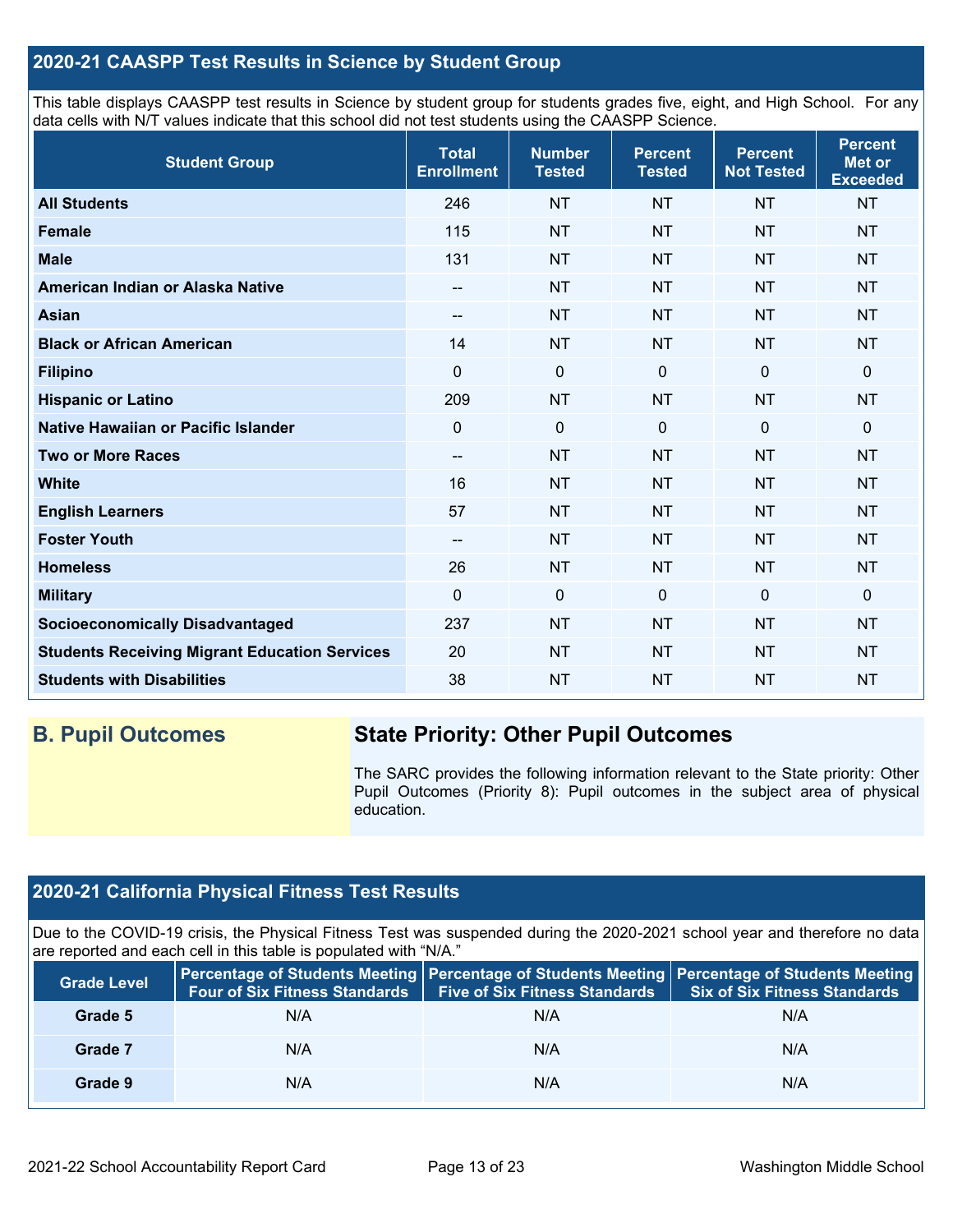## **C. Engagement State Priority: Parental Involvement**

The SARC provides the following information relevant to the State priority: Parental Involvement (Priority 3): Efforts the school district makes to seek parent input in making decisions regarding the school district and at each school site.

### **2021-22 Opportunities for Parental Involvement**

Washington's Middle School Parents are encouraged throughout the year to become involved with the following meetings, activities and/or committees:

- Back To School Night: State Standards are provided and explained to parents during Back To School Night
- Title I Parent Meeting: All parents are invited each year to attend a meeting focusing on Categorical Funds and how they are used to improve student achievement at Washington. The meeting is usually held in September of every school year at the beginning of Back to School Night.
- School Site Council: Parents form 50% of the council and oversee the implementation of the school plan. All parents are welcome to attend the School Site Council meetings. Meeting times and dates are announced in the monthly newsletters.
- English Learner Advisory Committee: Parents are nominated by the parents of English Language Learners and sit on the committee in an advisory capacity for School Site Council.
- African American Parent Advisory Council: Parents are nominated by the parents of African American Students, data is presented to the committee in order for the committee to make recommendations in what we can do to even further support our African American Students.
- Parent communications consists of parent portal exchanges like Parent Square.
- Parents are encouraged to attend Parent University Classes, which are sponsored by district Title I Parent Involvement. Classes are held in the Fall and again in Spring. Information is sent home periodically.
- Parent Cafes and Parent picnics will be hosted at least once a month by the Family and Community Engagement Liaison (FACE). These events give parents the opportunity to build relationships with their student's and the administration.
- Award assemblies are held each semester to recognize students who have earned Principal's List, Honor Roll, and Perfect Attendance. English Language Learner that are reclassified, Top Readers, and students receiving Teacher's Choice Awards are also recognized.

Washington Middle School's staff and Family and Community Engagement liaison (FACE) encourages parent participation in all areas. Parents feel they are welcome in the school. The district, in order to meet the needs of the school community, provides parent education programs. Agreed-upon principles guide the way people make decisions, interact, work, and learn together. Parents and community members are confident about school staff's ability to meet the learning needs of children. A common purpose is evident among members of the school community. Students, staff members, and parents acknowledge and celebrate the special contributions of others within the school. Students, staff members, and parents accept and share the responsibility for discipline. Parents can contact the front office at (661) 631-5810 for more information regarding parent engagement.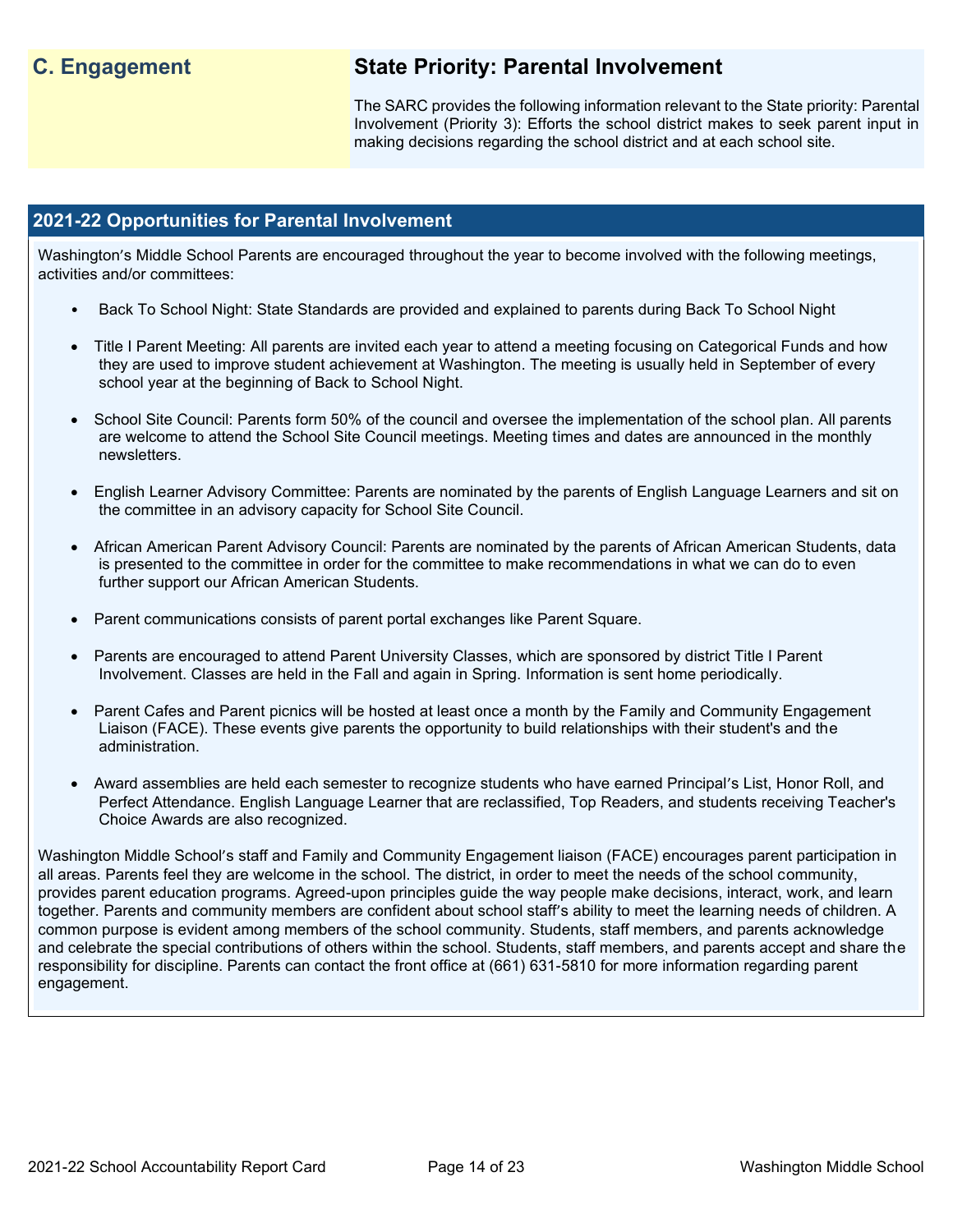## **2020-21 Chronic Absenteeism by Student Group**

| <b>Student Group</b>                                 | <b>Cumulative</b><br><b>Enrollment</b> | <b>Chronic</b><br><b>Absenteeism</b><br><b>Eligible Enrollment</b> | <b>Chronic</b><br><b>Absenteeism</b><br><b>Count</b> | <b>Chronic</b><br><b>Absenteeism</b><br><b>Rate</b> |
|------------------------------------------------------|----------------------------------------|--------------------------------------------------------------------|------------------------------------------------------|-----------------------------------------------------|
| <b>All Students</b>                                  | 676                                    | 662                                                                | 133                                                  | 20.1                                                |
| <b>Female</b>                                        | 317                                    | 312                                                                | 60                                                   | 19.2                                                |
| <b>Male</b>                                          | 359                                    | 350                                                                | 73                                                   | 20.9                                                |
| American Indian or Alaska Native                     | 3                                      | 3                                                                  | 2                                                    | 66.7                                                |
| Asian                                                | 3                                      | 3                                                                  | $\mathbf{0}$                                         | 0.0                                                 |
| <b>Black or African American</b>                     | 43                                     | 41                                                                 | 19                                                   | 46.3                                                |
| <b>Filipino</b>                                      | 1                                      | $\mathbf{1}$                                                       | $\mathbf{0}$                                         | 0.0                                                 |
| <b>Hispanic or Latino</b>                            | 567                                    | 558                                                                | 99                                                   | 17.7                                                |
| Native Hawaiian or Pacific Islander                  | $\Omega$                               | 0                                                                  | $\mathbf 0$                                          | 0.0                                                 |
| <b>Two or More Races</b>                             | 12                                     | 11                                                                 | 3                                                    | 27.3                                                |
| <b>White</b>                                         | 47                                     | 45                                                                 | 10                                                   | 22.2                                                |
| <b>English Learners</b>                              | 172                                    | 169                                                                | 27                                                   | 16.0                                                |
| <b>Foster Youth</b>                                  | 6                                      | $6\phantom{1}$                                                     | 1                                                    | 16.7                                                |
| <b>Homeless</b>                                      | 19                                     | 18                                                                 | 8                                                    | 44.4                                                |
| <b>Socioeconomically Disadvantaged</b>               | 661                                    | 650                                                                | 132                                                  | 20.3                                                |
| <b>Students Receiving Migrant Education Services</b> | 35                                     | 35                                                                 | $\overline{4}$                                       | 11.4                                                |
| <b>Students with Disabilities</b>                    | 104                                    | 102                                                                | 24                                                   | 23.5                                                |

## **C. Engagement State Priority: School Climate**

The SARC provides the following information relevant to the State priority: School Climate (Priority 6):

- Pupil suspension rates;
- Pupil expulsion rates; and
- Other local measures on the sense of safety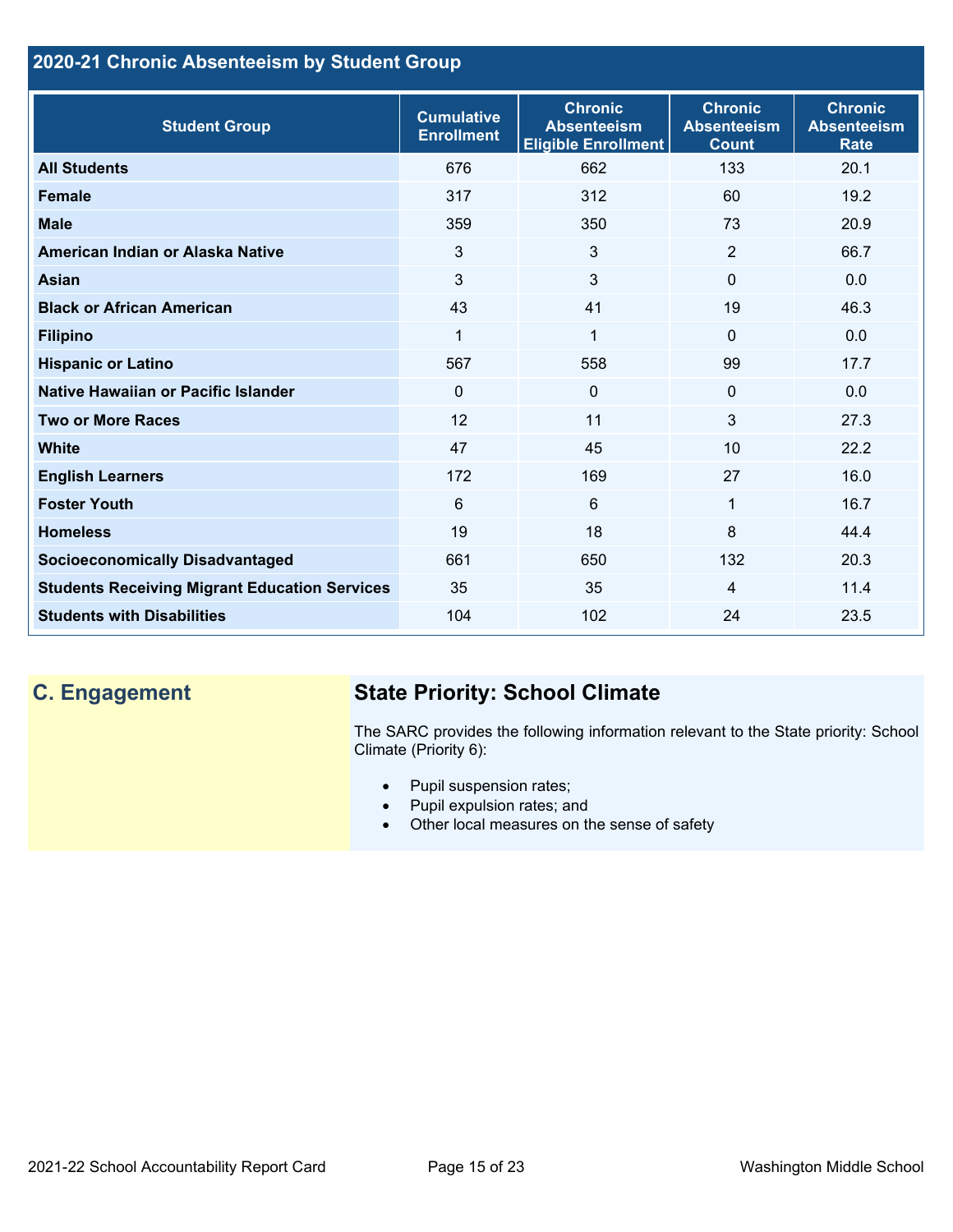## **Suspensions and Expulsions**

This table displays suspensions and expulsions data collected between July through June, each full school year respectively. Data collected during the 2020-21 school year may not be comparable to earlier years of this collection due to differences in learning mode instruction in response to the COVID-19 pandemic.

| <b>Subject</b>     | <b>School</b><br>2018-19 | <b>School</b><br>2020-21 | <b>District</b><br>2018-19 | <b>District</b><br>2020-21 | <b>State</b><br>2018-19 | <b>State</b><br>2020-21 |
|--------------------|--------------------------|--------------------------|----------------------------|----------------------------|-------------------------|-------------------------|
| <b>Suspensions</b> | 1.27                     | 0.15                     | 2.08                       | 0.03                       | 3.47                    | 0.20                    |
| <b>Expulsions</b>  | 0.13                     | 0.00                     | 0.06                       | 0.00                       | 0.08                    | 0.00                    |

This table displays suspensions and expulsions data collected between July through February, partial school year due to the COVID-19 pandemic. The 2019-2020 suspensions and expulsions rate data are not comparable to other year data because the 2019-2020 school year is a partial school year due to the COVID-19 crisis. As such, it would be inappropriate to make any comparisons in rates of suspensions and expulsions in the 2019-2020 school year compared to other school years.

| <b>Subject</b>     | <b>School</b><br>2019-20 | <b>District</b><br>2019-20 | <b>State</b><br>2019-20 |
|--------------------|--------------------------|----------------------------|-------------------------|
| <b>Suspensions</b> | 3.58                     | 1.43                       | 2.45                    |
| <b>Expulsions</b>  | 0.00                     | 0.01                       | 0.05                    |

## **2020-21 Suspensions and Expulsions by Student Group**

| <b>Student Group</b>                                 | <b>Suspensions Rate</b> | <b>Expulsions Rate</b> |
|------------------------------------------------------|-------------------------|------------------------|
| <b>All Students</b>                                  | 0.15                    | 0.00                   |
| <b>Female</b>                                        | 0.00                    | 0.00                   |
| <b>Male</b>                                          | 0.28                    | 0.00                   |
| American Indian or Alaska Native                     | 0.00                    | 0.00                   |
| Asian                                                | 0.00                    | 0.00                   |
| <b>Black or African American</b>                     | 0.00                    | 0.00                   |
| <b>Filipino</b>                                      | 0.00                    | 0.00                   |
| <b>Hispanic or Latino</b>                            | 0.18                    | 0.00                   |
| Native Hawaiian or Pacific Islander                  | 0.00                    | 0.00                   |
| <b>Two or More Races</b>                             | 0.00                    | 0.00                   |
| <b>White</b>                                         | 0.00                    | 0.00                   |
| <b>English Learners</b>                              | 0.00                    | 0.00                   |
| <b>Foster Youth</b>                                  | 0.00                    | 0.00                   |
| <b>Homeless</b>                                      | 0.00                    | 0.00                   |
| <b>Socioeconomically Disadvantaged</b>               | 0.15                    | 0.00                   |
| <b>Students Receiving Migrant Education Services</b> | 0.00                    | 0.00                   |
| <b>Students with Disabilities</b>                    | 0.00                    | 0.00                   |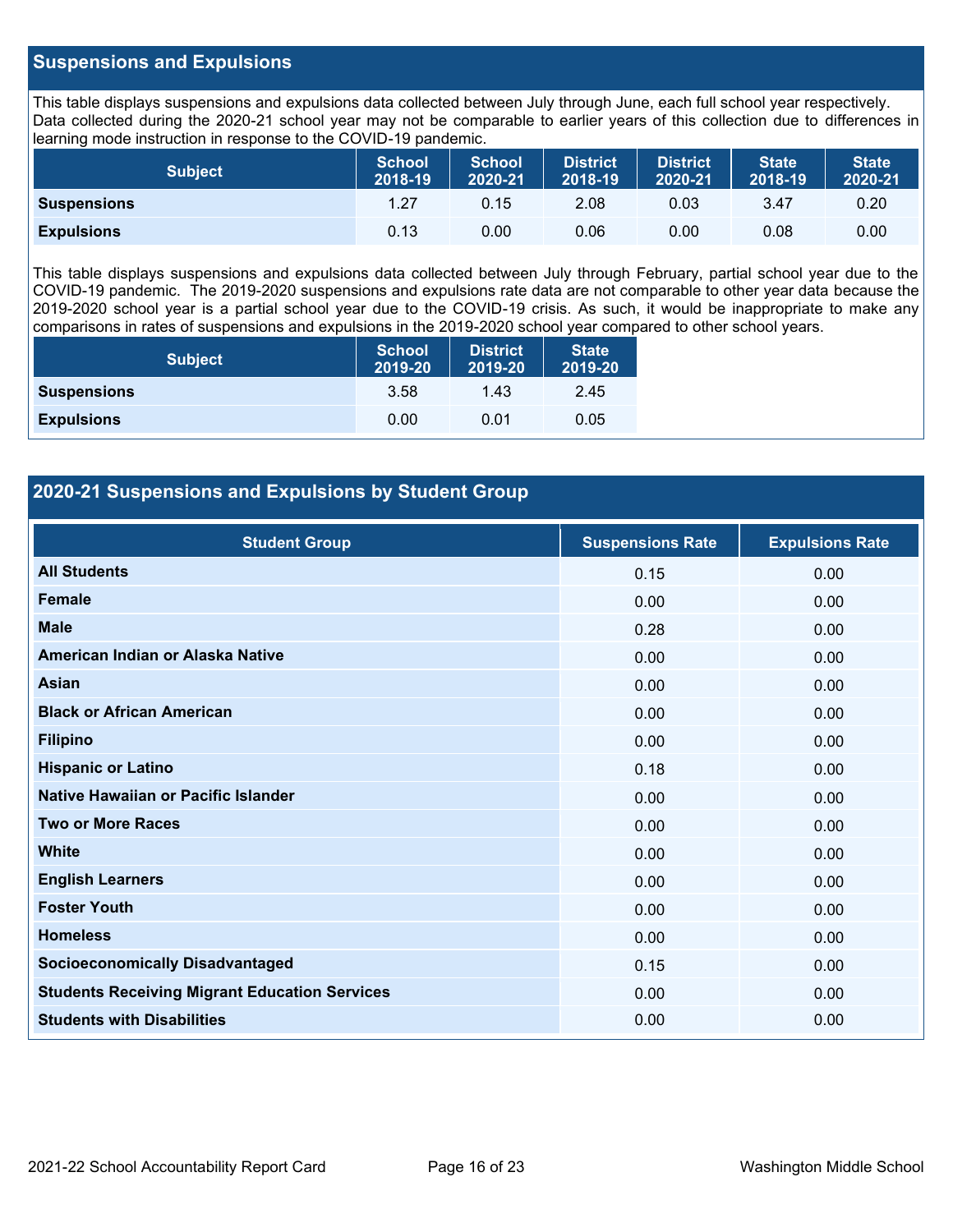#### **2021-22 School Safety Plan**

Washington established its Comprehensive School Safety Plan in 1998. A law enforcement officer specializing in safety provided direction in the establishment of the School Safety Plan. Washington's School Safety Plan is current and is updated annually. Key elements of Washington's School Safety Plan include the following: (a) routine and emergency disaster procedures; (b) suspension, and expulsion procedures; (c) teacher notification of pupils with a specific discipline history; (d) child abuse reporting procedures, (e) the district's sexual harassment policy; (f) school crime data; (g) the student dress code; (h) safe entrance and exit procedures; (i) the civil defense and disaster plan; and (j) discipline rules and procedures. Our overall goal is to maintain a safe and orderly school environment conducive to learning. School Site Council approved on February 9, 2021.

## **2018-19 Secondary Average Class Size and Class Size Distribution**

This table displays the 2018-19 average class size and class size distribution. The columns titled "Number of Classes" indicates how many classes fall into each size category (a range of total students per classroom). At the secondary school level, this information is reported by subject area rather than grade level.

| <b>Subject</b>               | <b>Average</b><br><b>Class</b><br><b>Size</b> | <b>1-22 Students</b> | Number of Classes with   Number of Classes with   Number of Classes with<br>23-32 Students | 33+ Students |
|------------------------------|-----------------------------------------------|----------------------|--------------------------------------------------------------------------------------------|--------------|
| <b>English Language Arts</b> | 15                                            | 50                   |                                                                                            |              |
| <b>Mathematics</b>           | 21                                            | 12                   | 12                                                                                         |              |
| <b>Science</b>               | 24                                            | 4                    | 17                                                                                         |              |
| <b>Social Science</b>        | 27                                            |                      | 16                                                                                         |              |

### **2019-20 Secondary Average Class Size and Class Size Distribution**

This table displays the 2019-20 average class size and class size distribution. The columns titled "Number of Classes" indicates how many classes fall into each size category (a range of total students per classroom). At the secondary school level, this information is reported by subject area rather than grade level.

| <b>Subject</b>               | <b>Average</b><br><b>Class</b><br><b>Size</b> | 1-22 Students | Number of Classes with   Number of Classes with  <br>23-32 Students | Number of Classes with<br>33+ Students |
|------------------------------|-----------------------------------------------|---------------|---------------------------------------------------------------------|----------------------------------------|
| <b>English Language Arts</b> | 16                                            | 44            | 6                                                                   |                                        |
| <b>Mathematics</b>           | 21                                            | 13            | 11                                                                  |                                        |
| <b>Science</b>               | 24                                            | 5             | 16                                                                  |                                        |
| <b>Social Science</b>        | 23                                            |               | 15                                                                  |                                        |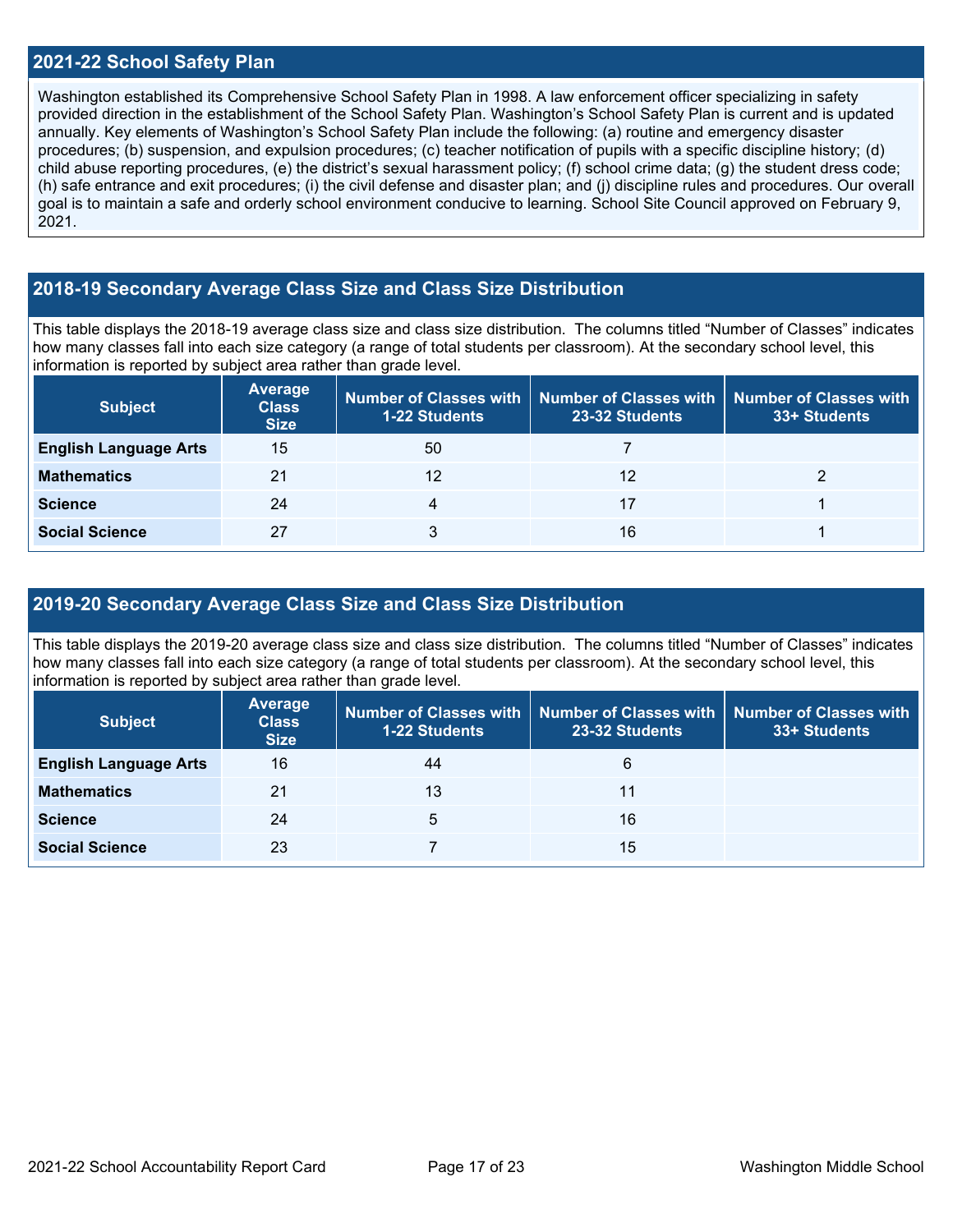## **2020-21 Secondary Average Class Size and Class Size Distribution**

This table displays the 2020-21 average class size and class size distribution. The columns titled "Number of Classes" indicates how many classes fall into each size category (a range of total students per classroom). At the secondary school level, this information is reported by subject area rather than grade level.

| <b>Subject</b>               | <b>Average</b><br><b>Class</b><br><b>Size</b> | <b>1-22 Students</b> | Number of Classes with   Number of Classes with<br>23-32 Students | <b>Number of Classes with</b><br>33+ Students |
|------------------------------|-----------------------------------------------|----------------------|-------------------------------------------------------------------|-----------------------------------------------|
| <b>English Language Arts</b> | 19                                            | 25                   | 12                                                                |                                               |
| <b>Mathematics</b>           | 21                                            | 12                   | 11                                                                |                                               |
| <b>Science</b>               | 22                                            | 5                    | 18                                                                |                                               |
| <b>Social Science</b>        | 22                                            | 5                    | 18                                                                |                                               |

## **2020-21 Ratio of Pupils to Academic Counselor**

This table displays the ratio of pupils to Academic Counselor. One full time equivalent (FTE) equals one staff member working full time; one FTE could also represent two staff members who each work 50 percent of full time.

| <b>Title</b>                        | <b>Ratio</b> |
|-------------------------------------|--------------|
| <b>Pupils to Academic Counselor</b> |              |

## **2020-21 Student Support Services Staff**

This table displays the number of FTE support staff assigned to this school. One full time equivalent (FTE) equals one staff member working full time; one FTE could also represent two staff members who each work 50 percent of full time.

| <b>Title</b>                                                         | <b>Number of FTE Assigned to School</b> |
|----------------------------------------------------------------------|-----------------------------------------|
| <b>Counselor (Academic, Social/Behavioral or Career Development)</b> | 0                                       |
| Library Media Teacher (Librarian)                                    | $\mathbf 0$                             |
| Library Media Services Staff (Paraprofessional)                      | $\mathbf{0}$                            |
| <b>Psychologist</b>                                                  | $\mathbf{0}$                            |
| <b>Social Worker</b>                                                 | $\mathbf 0$                             |
| <b>Speech/Language/Hearing Specialist</b>                            | $\Omega$                                |
| <b>Resource Specialist (non-teaching)</b>                            | $\mathbf{0}$                            |
| Other                                                                | 0.6                                     |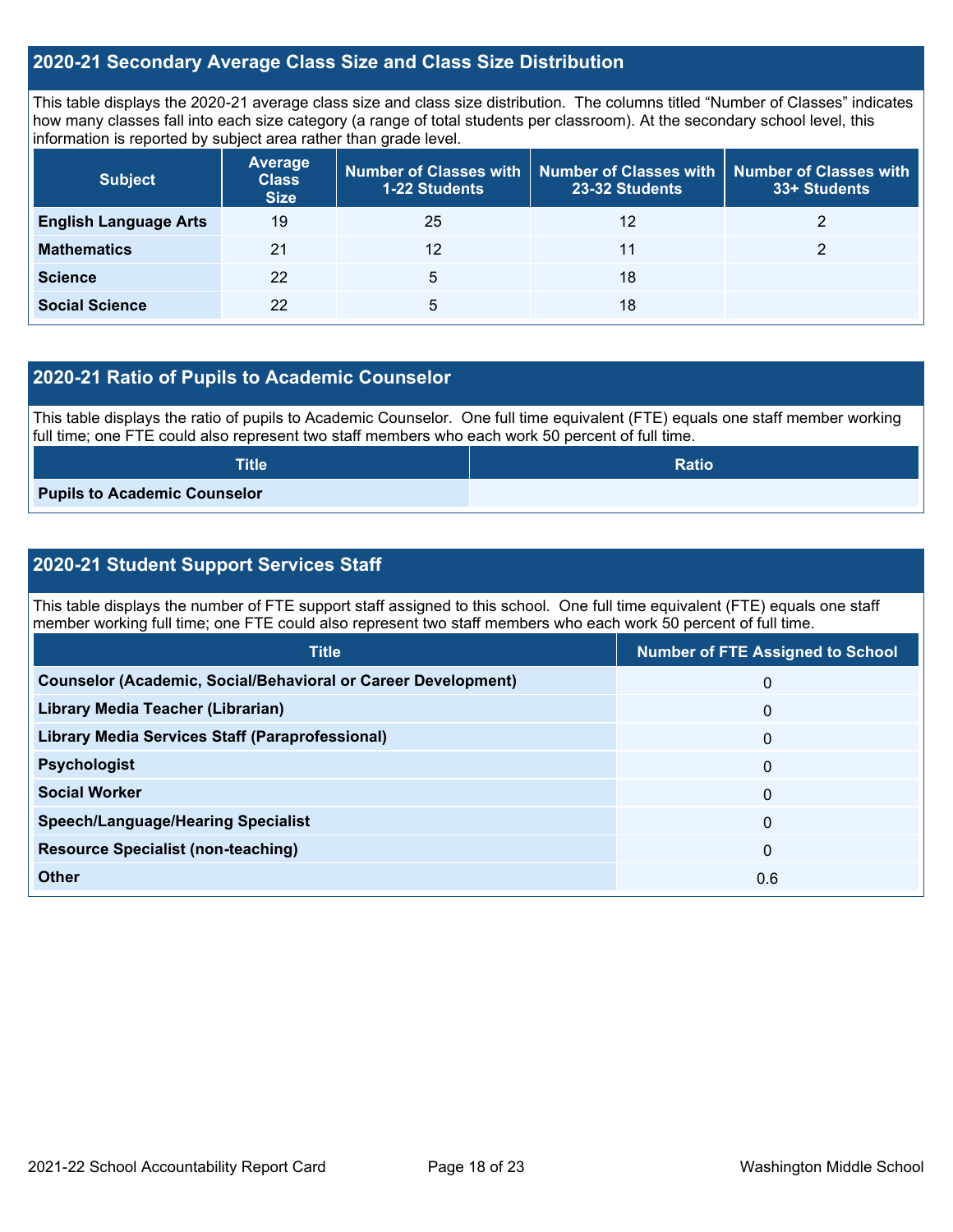## **2019-20 Expenditures Per Pupil and School Site Teacher Salaries**

This table displays the 2019-20 expenditures per pupil and average teach salary for this school. Cells with N/A values do not require data.

| Level                                                | <b>Total</b><br><b>Expenditures</b><br><b>Per Pupil</b> | <b>Expenditures</b><br><b>Per Pupil</b><br>(Restricted) | <b>Expenditures</b><br><b>Per Pupil</b><br>(Unrestricted) | <b>Average</b><br><b>Teacher</b><br><b>Salary</b> |
|------------------------------------------------------|---------------------------------------------------------|---------------------------------------------------------|-----------------------------------------------------------|---------------------------------------------------|
| <b>School Site</b>                                   | \$8,469                                                 | \$1,805                                                 | \$6,664                                                   | \$73,742                                          |
| <b>District</b>                                      | N/A                                                     | N/A                                                     | \$3.176                                                   | \$75,963                                          |
| <b>Percent Difference - School Site and District</b> | N/A                                                     | N/A                                                     | 70.9                                                      | $-3.0$                                            |
| <b>State</b>                                         |                                                         |                                                         | \$8,444                                                   | \$85,863                                          |
| <b>Percent Difference - School Site and State</b>    | N/A                                                     | N/A                                                     | $-23.6$                                                   | $-15.2$                                           |

## **2020-21 Types of Services Funded**

TITLE I After School Program Migrant Ed. Special Ed. School Site Supplemental Funds **NSLP** 

## **2019-20 Teacher and Administrative Salaries**

This table displays the 2019-20 Teacher and Administrative salaries. For detailed information on salaries, see the CDE Certification Salaries & Benefits web page at [http://www.cde.ca.gov/ds/fd/cs/.](http://www.cde.ca.gov/ds/fd/cs/)

| <b>Category</b>                                      | <b>District</b><br><b>Amount</b> | <b>State Average</b><br>for Districts<br>in Same Category |
|------------------------------------------------------|----------------------------------|-----------------------------------------------------------|
| <b>Beginning Teacher Salary</b>                      | \$50,328                         | \$52,060                                                  |
| <b>Mid-Range Teacher Salary</b>                      | \$75,872                         | \$84,043                                                  |
| <b>Highest Teacher Salary</b>                        | \$100,272                        | \$107,043                                                 |
| <b>Average Principal Salary (Elementary)</b>         | \$144,130                        | \$133,582                                                 |
| <b>Average Principal Salary (Middle)</b>             | \$142,165                        | \$138,803                                                 |
| <b>Average Principal Salary (High)</b>               | \$0                              | \$133,845                                                 |
| <b>Superintendent Salary</b>                         | \$265,178                        | \$240,628                                                 |
| <b>Percent of Budget for Teacher Salaries</b>        | 30%                              | 35%                                                       |
| <b>Percent of Budget for Administrative Salaries</b> | 5%                               | 5%                                                        |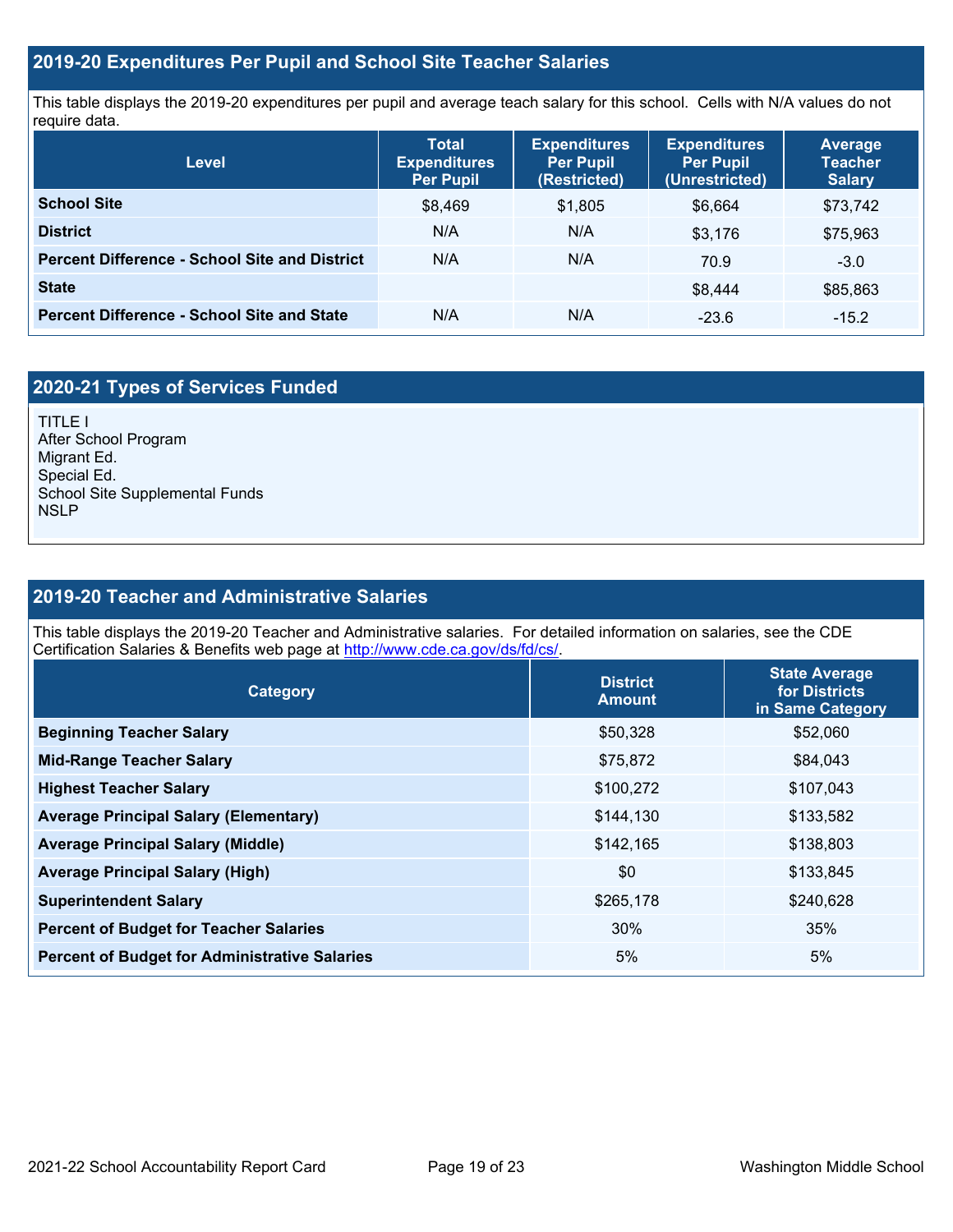#### **Professional Development**

Professional development is designed to provide continuous learning opportunities for administrators, teachers, and classified personnel. Training opportunities affirm the basic philosophy of education that learning is a lifelong process that contributes to the well-being of the students, teachers, administrators, and community. Professional Development is an essential component of effective instruction and student learning.

All training revolves around identified needs of students and adults for the purpose of the improvement of instruction and increasing content knowledge. Central to all training are student achievement data, district focus areas, the Common Core State Standards, the state adopted standards-based instructional materials, and strategies to effectively teach the academic content standards to all students.

During 2020-2021, school year district professional development focused on virtual instruction due to the pandemic. In preparation of the school year, teachers were offered three full days of professional development during the summer. Regularly scheduled office hours and focused professional development was provided on a monthly basis during the school year. Topics addressed navigating platforms being used during virtual learning, increasing student engagement and addressing the common core state standards through distance learning.

Additional support was provided by academic coaches and district specialists for reading/language arts, mathematics, science, writing and social emotional learning. The district provided time and resources for collaboration, planning, and professional development. Additionally, professional development on Multi-Tiered Systems of Support and Support to school and district teams.

Teachers new to the District received four days of professional development prior to the beginning of the school year focused on orientation to District and school site policies and services, Common Core State Standards, classroom management, curriculum and pacing, using technology and setting up the classroom. Teachers in their second year with the District received two days of professional development prior to the beginning of the school year provided by the school site and focused on improving best practices.

New teachers with California preliminary credentials received professional development through the Bakersfield City School District (BCSD) Teacher Induction Program (TIP). The focus of BCSD TIP is being mentored by an experienced teacher, growing in the California Standards for the Teaching Profession (CSTP) and meeting the California Induction standards. The culmination of TIP is the recommendation for the CA Clear Credential. Each TIP teacher was assigned a veteran teacher who served as a mentor. The mentors received on-going professional development in coaching/mentoring strategies, instructional strategies, and guiding cycles of inquiry. Professional development was provided through individual mentoring, monthly meetings, and after-school workshops.

Intern teachers received professional development at monthly meetings focusing on the initial teaching skills of the CSTP including classroom management, lesson planning, assessment, and establishing a climate that is conducive to student achievement. Each Intern was assigned a mentor that provided day-to-day support in these areas as well as advisement toward meeting credential requirements. Mentors received monthly professional development in meeting the needs of Intern teachers. Interns also received coursework and supervision from universities partnered with BCSD to provide the Intern Program.

Teachers on Short Term Staffing Permits (STSPs) were provided mentors and monthly trainings on beginning pedagogy and best teaching practices. Each teacher on a STSP designed a plan to meet requirements to move to a CA Intern or Preliminary Credential. Support was provided for required testing and BCSD staff worked closely with university partners to ensure teachers on permits were taking prerequisite requirements to move to credentials.

Teachers on Provisional Intern Permits (PIPs) were provided a weekly cohort meeting focused on beginning pedagogy. Two cohort meetings occurred weekly to allow teachers on a PIP to work around university course schedules. Support was provided for required testing and BCSD staff worked closely with university partners to ensure teachers on permits were taking prerequisite requirements to move to credentials.

This table displays the number of school days dedicated to staff development and continuous improvement.

| <b>Subiect</b>                                                                  |  | 2019-20   2020-21   2021-22 |
|---------------------------------------------------------------------------------|--|-----------------------------|
| Number of school days dedicated to Staff Development and Continuous Improvement |  |                             |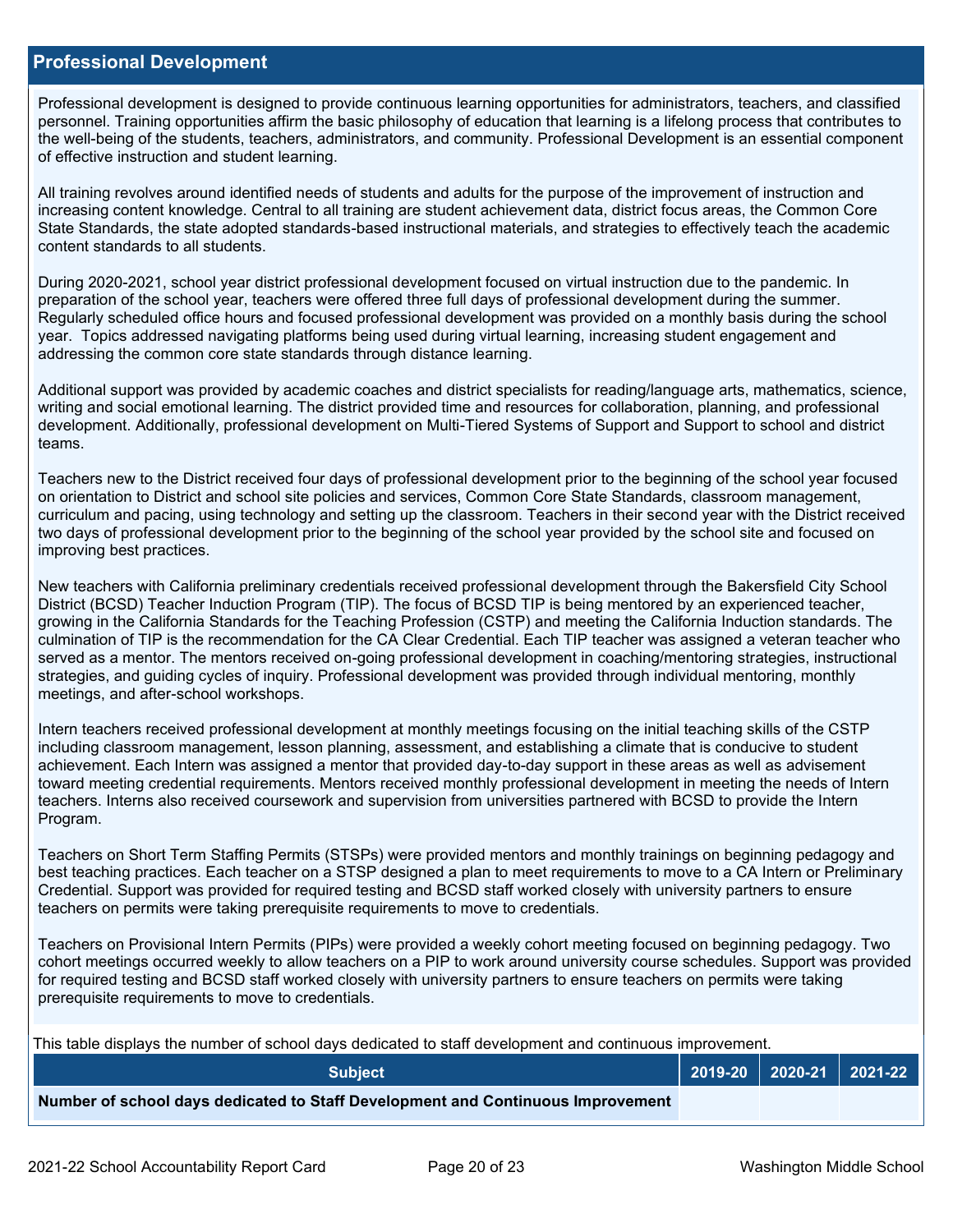# **Bakersfield City School District 2020-21 Local Accountability Report Card (LARC) Addendum**

## **Local Accountability Report Card (LARC) Addendum**

**2020-21 Local Accountability Report Card (LARC) Addendum Overview**



On July 14, 2021, the California State Board of Education (SBE) determined that the California Department of Education (CDE) will use the SARC as the mechanism to conduct a one-time data collection of the LEA-level aggregate test results of all school's local assessments administered during the 2020–2021 school year in order to meet the federal Every Students Succeeds Act (ESSA) reporting requirement for the Local Educational Agency Accountability Report Cards (LARCs).

Each local educational agency (LEA) is responsible for preparing and posting their annual LARC in accordance with the federal ESSA. As a courtesy, the CDE prepares and posts the LARCs on behalf of all LEAs.

Only for the 2020–2021 school year and the 2020–2021 LARCs, LEAs are required to report their aggregate local assessments test results at the LEA-level to the CDE by populating the tables below via the SARC. These data will be used to meet the LEAs' federal requirement for their LARCs. Note that it is the responsibility of the school and LEA to ensure that all student privacy and suppression rules are in place when reporting data in Tables 3 and 4 in the Addendum, as applicable.

The tables below are not part of the SBE approved 2020–2021 SARC template but rather are the mechanism by which these required data will be collected from LEAs.

For purposes of the LARC and the following tables, an LEA is defined as a school district, a county office of education, or a direct funded charter school.

| <b>2021-22 District Contact Information</b> |                                         |  |  |  |
|---------------------------------------------|-----------------------------------------|--|--|--|
| <b>District Name</b>                        | <b>Bakersfield City School District</b> |  |  |  |
| <b>Phone Number</b>                         | 661-631-4600                            |  |  |  |
| Superintendent                              | Mark Luque                              |  |  |  |
| <b>Email Address</b>                        | supt@bcsd.com                           |  |  |  |
| <b>District Website Address</b>             | www.bcsd.com                            |  |  |  |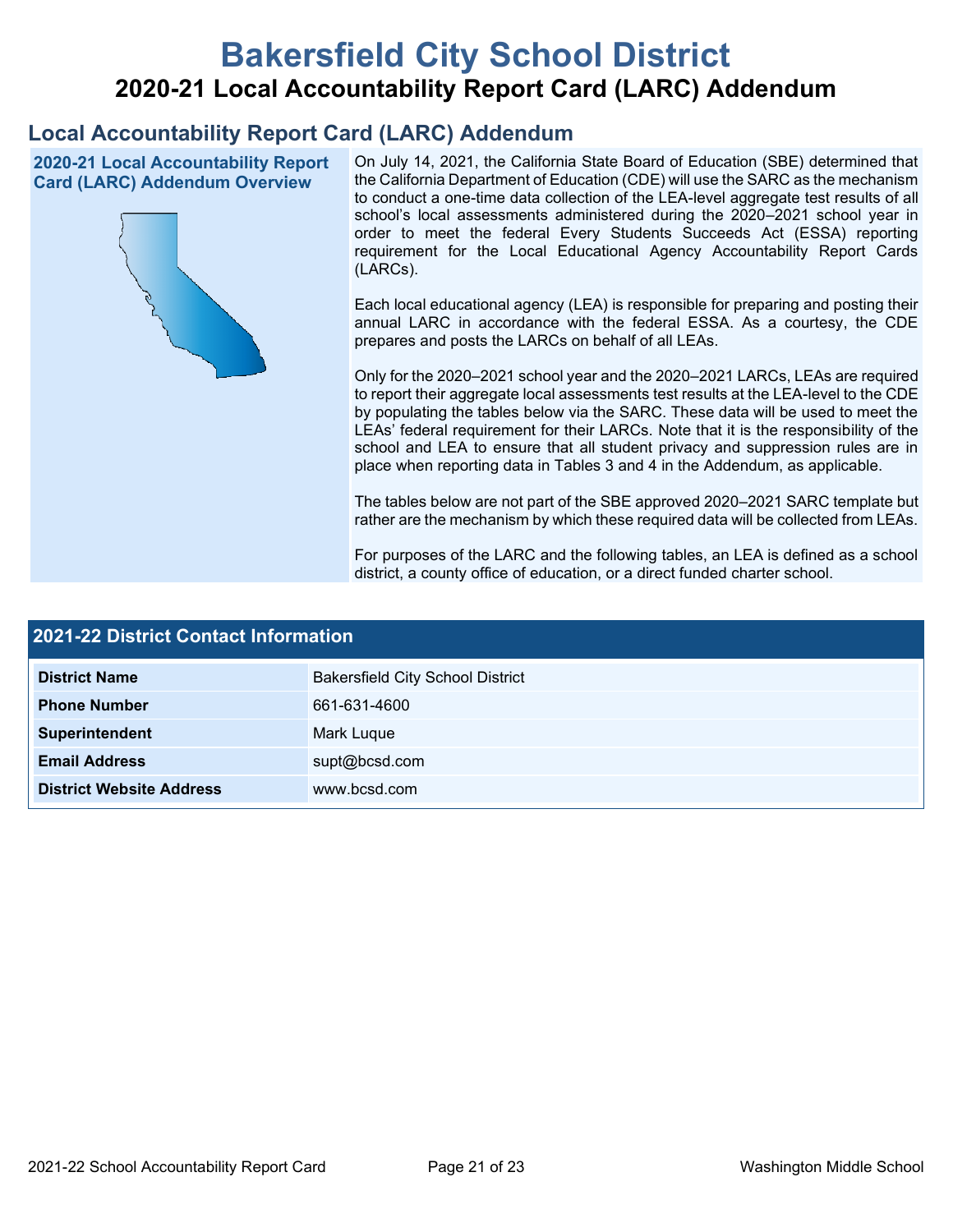## **2020-21 CAASPP Test Results in ELA by Student Group**

This table displays CAASPP test results in ELA by student group for students grades three through eight and grade eleven taking and completing a state-administered assessment. The CDE will populate this table for schools in cases where the school administered the CAASPP assessment. In cases where the school administered a local assessment instead of CAASPP, the CDE will populate this table with "NT" values, meaning this school did not test students using the CAASPP. See the local assessment(s) table for more information.

| <b>CAASPP</b><br><b>Student Groups</b>               | <b>CAASPP</b><br><b>Total</b><br><b>Enrollment</b> | <b>CAASPP</b><br><b>Number</b><br><b>Tested</b> | <b>CAASPP</b><br><b>Percent</b><br><b>Tested</b> | <b>CAASPP</b><br><b>Percent</b><br><b>Not Tested</b> | <b>CAASPP</b><br><b>Percent</b><br>Met or<br><b>Exceeded</b> |
|------------------------------------------------------|----------------------------------------------------|-------------------------------------------------|--------------------------------------------------|------------------------------------------------------|--------------------------------------------------------------|
| <b>All Students</b>                                  | 19655                                              | <b>NT</b>                                       | <b>NT</b>                                        | <b>NT</b>                                            | <b>NT</b>                                                    |
| <b>Female</b>                                        | 9598                                               | <b>NT</b>                                       | <b>NT</b>                                        | <b>NT</b>                                            | <b>NT</b>                                                    |
| <b>Male</b>                                          | 10055                                              | <b>NT</b>                                       | <b>NT</b>                                        | <b>NT</b>                                            | <b>NT</b>                                                    |
| American Indian or Alaska Native                     | 102                                                | <b>NT</b>                                       | <b>NT</b>                                        | <b>NT</b>                                            | <b>NT</b>                                                    |
| <b>Asian</b>                                         | 153                                                | <b>NT</b>                                       | <b>NT</b>                                        | <b>NT</b>                                            | <b>NT</b>                                                    |
| <b>Black or African American</b>                     | 1554                                               | <b>NT</b>                                       | <b>NT</b>                                        | <b>NT</b>                                            | NT                                                           |
| <b>Filipino</b>                                      | 67                                                 | <b>NT</b>                                       | <b>NT</b>                                        | <b>NT</b>                                            | <b>NT</b>                                                    |
| <b>Hispanic or Latino</b>                            | 15770                                              | <b>NT</b>                                       | <b>NT</b>                                        | <b>NT</b>                                            | <b>NT</b>                                                    |
| Native Hawaiian or Pacific Islander                  | 20                                                 | <b>NT</b>                                       | <b>NT</b>                                        | <b>NT</b>                                            | <b>NT</b>                                                    |
| <b>Two or More Races</b>                             | 324                                                | <b>NT</b>                                       | <b>NT</b>                                        | <b>NT</b>                                            | <b>NT</b>                                                    |
| <b>White</b>                                         | 1665                                               | <b>NT</b>                                       | <b>NT</b>                                        | <b>NT</b>                                            | <b>NT</b>                                                    |
| <b>English Learners</b>                              | 4700                                               | <b>NT</b>                                       | <b>NT</b>                                        | <b>NT</b>                                            | <b>NT</b>                                                    |
| <b>Foster Youth</b>                                  | 173                                                | <b>NT</b>                                       | <b>NT</b>                                        | <b>NT</b>                                            | <b>NT</b>                                                    |
| <b>Homeless</b>                                      | 1436                                               | <b>NT</b>                                       | <b>NT</b>                                        | <b>NT</b>                                            | <b>NT</b>                                                    |
| <b>Military</b>                                      | 14                                                 | <b>NT</b>                                       | <b>NT</b>                                        | <b>NT</b>                                            | <b>NT</b>                                                    |
| <b>Socioeconomically Disadvantaged</b>               | 18281                                              | <b>NT</b>                                       | <b>NT</b>                                        | <b>NT</b>                                            | <b>NT</b>                                                    |
| <b>Students Receiving Migrant Education Services</b> | 630                                                | <b>NT</b>                                       | <b>NT</b>                                        | <b>NT</b>                                            | NT                                                           |
| <b>Students with Disabilities</b>                    | 2350                                               | <b>NT</b>                                       | <b>NT</b>                                        | <b>NT</b>                                            | NT                                                           |